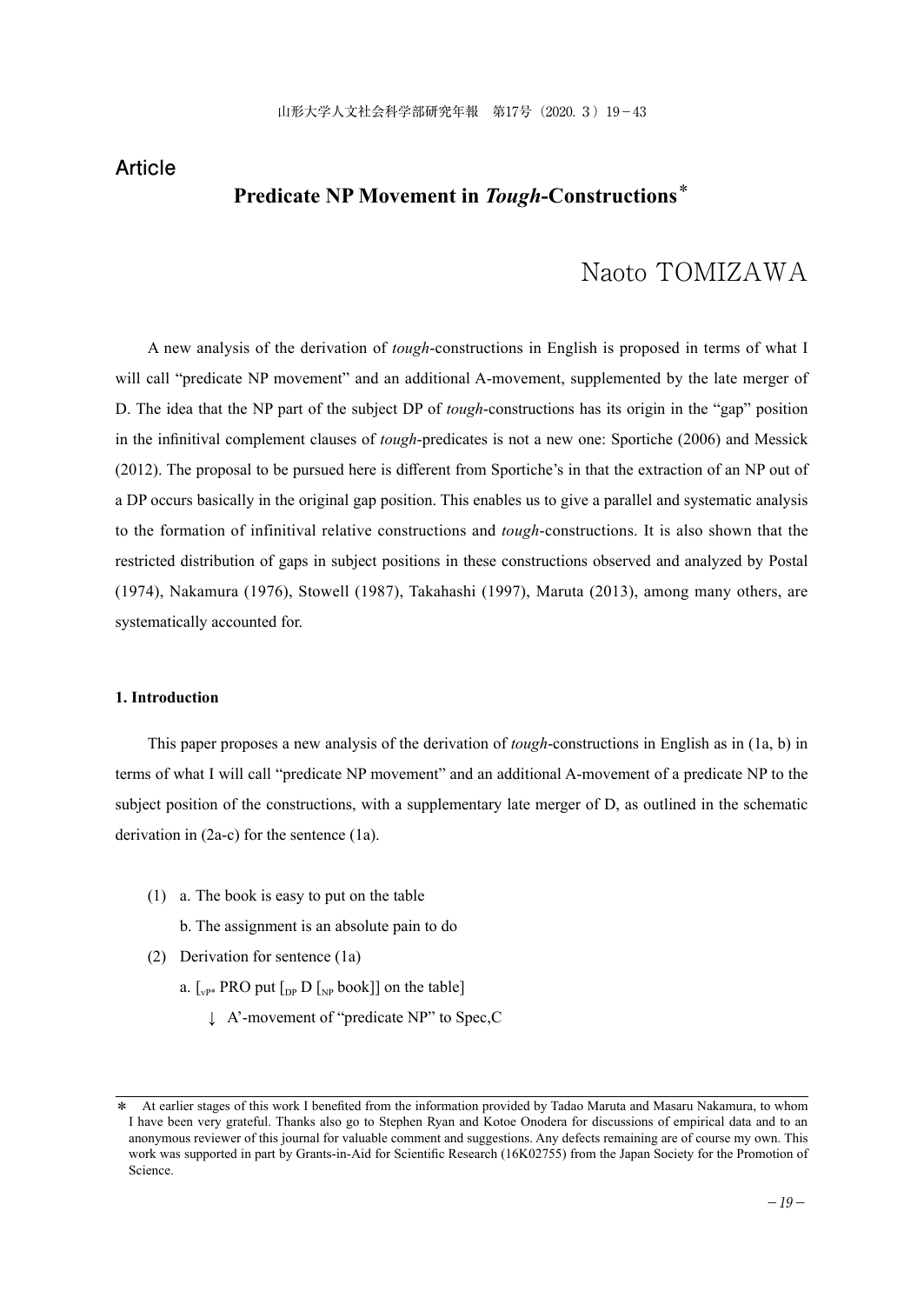- b.  $\left[\begin{smallmatrix}a & b\end{smallmatrix}\right]$  [<sub>CP</sub> C  $\left[\begin{smallmatrix}b & b\end{smallmatrix}\right]$   $\left[\begin{smallmatrix}c & c\end{smallmatrix}\right]$  [<sub>VP\*</sub> t<sub>PRO</sub> put  $\left[\begin{smallmatrix}b & b\end{smallmatrix}\right]$  [<sub>NP</sub>] on the table]]]]
	- ↓ A-movement of NP to the matrix Spec, T
- c. [<sub>NP</sub> book] is easy  $\left[\begin{smallmatrix} a & t_{NP} \end{smallmatrix}\right]$  [<sub>CP</sub> C  $\left[\begin{smallmatrix} T_P & PRO & 0 \end{smallmatrix}\right]$  [<sub>VP\*</sub> t<sub>PRO</sub> put  $\left[\begin{smallmatrix} D_P & D & t_{NP} \end{smallmatrix}\right]$  on the table]]]]
	- ↓ Late merger of D (= *the*) to the raised NP
- d. [<sub>DP</sub> the [<sub>NP</sub> book]] is easy [<sub>a</sub> t<sub>NP</sub> [<sub>CP</sub> C [<sub>TP</sub> PRO to [<sub>vP\*</sub> t<sub>PRO</sub> put [<sub>DP</sub> D t<sub>NP</sub>] on the table]]]]

The idea of this A'-movement of a predicate NP stems from the promotion/raising analysis of relative clause structures and quite similar analyses have been entertained by Sportiche (2006) and Messick (2012). They, however, suggest that the extraction of NP out of DP occurs not in the original gap position (typically, object positions) but in the Spec,C position created by A'-movement of the relevant DP operator.

The paper shows that our analysis of NP extraction from within the original gap in *tough*constructions has interesting consequences for the account of the restricted distribution of gaps in subject positions observed and/or analyzed by many researchers (see Postal (1974), Nakamura (1976), Stowell (1987), Takahashi (1997), Maruta (2013) and references therein). Specifically, our analysis accounts for the unavailability of subject gaps in (3a), just on a par with the account offered by Takahashi (1997), and for the contrast between ungrammatical (3b) and grammatical (3c).

|  | $(3)$ a. ?*John is easy to believe to have kissed Mary | (Takahashi 1997) |
|--|--------------------------------------------------------|------------------|
|  | b. *John is difficult to solve these problems          | (Browning 1987)  |
|  | The room is easy to be heated                          | (Nakamura 1976)  |

In what follows, I will motivate in section 2 the derivation of *tough*-constructions in terms of an A'-movement of a predicate NP and its subsequent A-movement to the matrix Spec,T, followed by a supplementary late merger of D. Section 3 examines consequences of this analysis with respect to the restricted distribution of subject gaps in the constructions. Section 4 is a conclusion.

#### **2. Predicate NP movement in relative clauses and** *tough***-constructions**

This section motivates the derivation of *tough*-constructions in English in terms of predicate NP movement as outlined in (2a-d) above. Section 2.1 is concerned with the categorical status of the obligatory "gap" in the constructions. Section 2.2 turns to an A-movement of predicate NPs into the matrix Spec,T and gives a couple of pieces of evidence in favor of this analysis, which include new ones not provided in Sportiche (2006).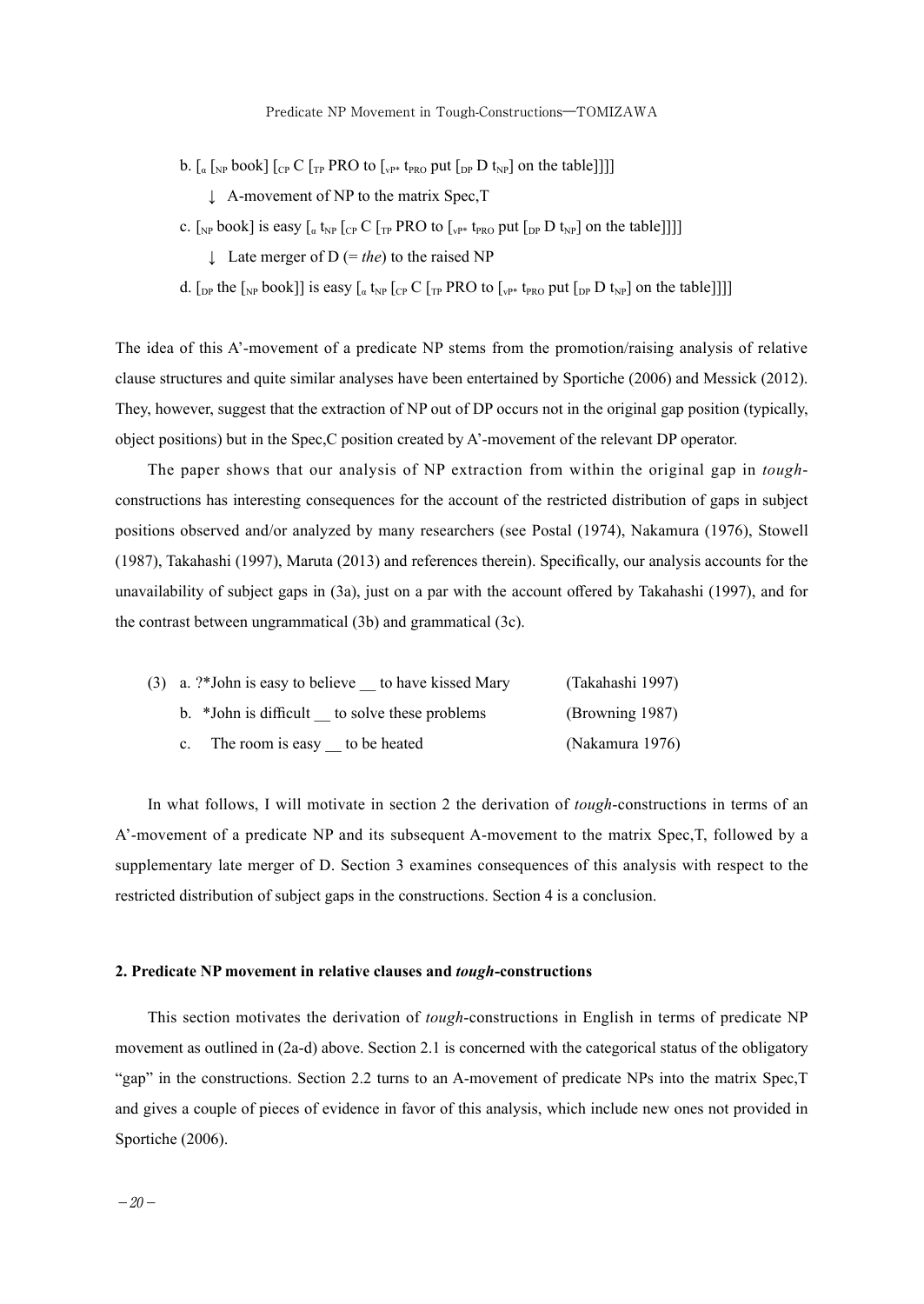#### 2.1. DP/NP inconsistency in relative clause formation

As noted in section 1, our analysis is motivated by the promotion/raising analysis of relative clause formation. This subsection aims to introduce a "direct" promotion/raising analysis of infinitival relative clause constructions so as to provide the foundation for the proposal of the derivation of *tough*constructions. Infinitival relative clauses share some important properties with *tough*-complement clauses: they are infinitival, do not allow overt *wh*-operator of nominal type (*who, which*), show Subject Condition effects (see Browning 1987). The unavailability of overt *wh*-operator of nominal type in infinitival relative clauses strongly suggests a "direct" raising/promotion analysis of the head/antecedent of the relevant relative clauses (without the mediation of null operators), which I will adopt in this paper. Since this direct promotion/raising analysis was proposed by Schachter (1973) for finite relative clauses, I will start with the discussion of finite relative clauses under the "direct" promotion/raising analysis.

Analyses of relative clause structures are always tied with an issue of the apparent categorical mismatch between the original gap and the head/antecedent of the relevant relative clause.

Given the DP/NP dichotomy in the DP analysis of noun phrases (see e.g. Abney 1987), it is a common practice to treat a DP as an element denoting an individual and an NP as one denoting a property (i.e., predicate). In this tradition it is quite natural to assume that the gap  $($ ) in the relative construction in (4) is a DP rather than an NP because the verb *put* semantically selects an individual rather than a property/ predicate.

(4) the book that John put \_\_ on the table

When we turn out attention to the syntactic category of the head/antecedent of the restrictive relative clause, on the other hand, we have good reason to assume that it is an NP rather than a DP. The structure for  $(4)$  should be  $(5)$ .

(5)  $\left[$ <sub>DP</sub> the<sub>D</sub>  $\left[$ <sub>NP</sub>  $\left[$ <sub>NP</sub> book]  $\left[$ <sub>CP</sub> that John put \_\_ on the table]]]

Discussions of syntactic differences between restrictive relatives and non-restrictive (appositive) relatives in Jackendoff (1977) favor this analysis strongly. In the tradition of semantics as well, the treatment of the head/antecedent of the restrictive relative clause as a predicate (namely, type <e,t>, rather than type e for an individual) is common. Thus, Heim & Kratzer (1998) assign to  $(6a)$  the structure in  $(6b)$  and state that both  $\lceil_{NP}$  house] and relative clause [which is empty] are  $\leq e, t$  (namely, predicates) and they are combined by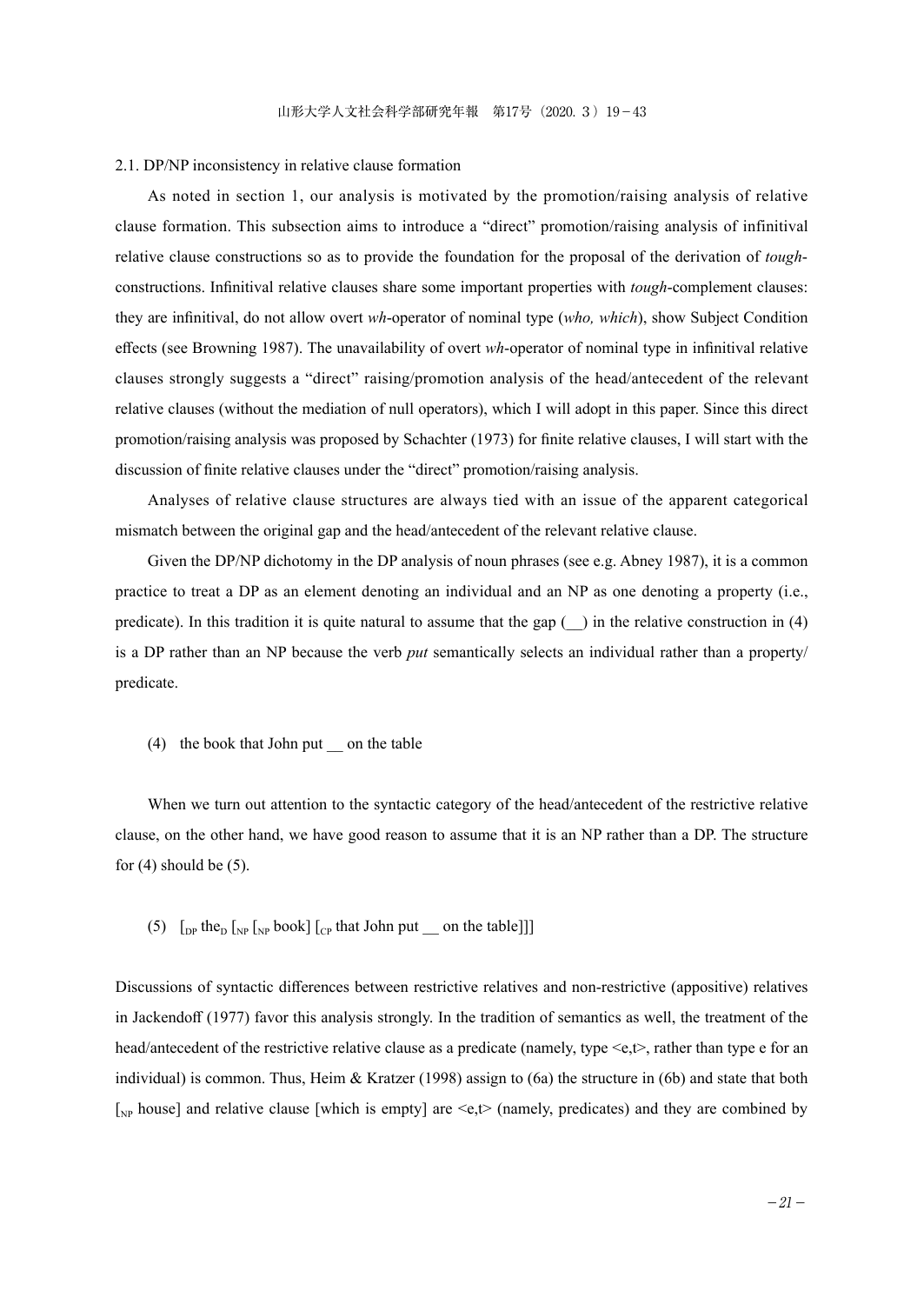their rule of Predicate Modification (p. 88).<sup>1</sup> The NP part *house which is empty*, thus, denotes the function (6c), where  $D_e$  = set of individuals.

- (6) a. the house which is empty
	- b.  $\lceil_{DP}$  the<sub>D</sub>  $\lceil_{NP}$   $\lceil_{NP}$  house]  $\lceil_{CP}$  which is empty]]]
	- c.  $\lambda x \in D_e$ . x is a house and x is empty

This NP analysis of the head/antecedent of restrictive relative clauses provides a straightforward account for the ungrammatical status of sentences like (7a): proper nouns are superficially Ds and hence have no ability to serve as the head/antecedent of relative clauses due to categorical mismatch (NP vs DP) and/or semantic mismatch ( $\leq e, t$  vs e). When a proper noun is converted to a common noun, henceforth, it can serve as a legitimate head/antecedent both syntactically and semantically, as shown by (7b), where it means "person by the name of Sue Jones."

- (7) a. \*John that came to dinner (Jackendoff 1977)
	- b. She is obviously not the Sue Jones they are looking for.

(Huddleston & Pullum 2002 (hererafter, H&P 2002))

Similarly, the contrast between (8a) and (8b) follows from this NP analysis. *John's book* in (8a) is a fullfledged DP denoting an individual and, hence, inappropriate as a head/antecedent, whereas *book of John's* is an NP serving as a predicate of the semantic type  $\leq e, \leq$ , legitimate as the relevant head/antecedent.

- (8) a. \*John's book that you read
	- b. the book of John's that you read. (Both examples from Chomsky 1986)<sup>2</sup>

These considerations strongly suggest that the head/antecedent of relative clauses are NPs rather than DPs.

Returning to the syntactic analysis of the internal structure of the relative construction (4), we now have a DP/NP inconsistency: while the gap () is best analyzed as a DP from the viewpoint of semantic selection, syntactic and semantic evidence points to an NP status of its purported antecedent occupying the

<sup>1</sup> The rule of Predicate Modification is given in (i), where  $\|\delta\|$  = denotation of  $\delta$ ,  $D_{\leq \epsilon, \mathbb{P}}$  = set of all functions from  $D_{\epsilon}$  to  $D_{\epsilon}$  1  $=$  "true."

<sup>(</sup>i) Predicate Modification (Heim & Kratzer 1998, p. 65)

If α is a branching node, {β, γ} is the set of α's daughters, and  $\|\beta\|$  and  $\|\gamma\|$  are both in D<sub><e,t></sub>,

then  $\|\alpha\| = \lambda x \in D_e$ .  $\|\beta\| (x) = \|\gamma\| (x) = 1$ .

<sup>2</sup> See also Jackendoff (1977, p. 181) for a similar contrast.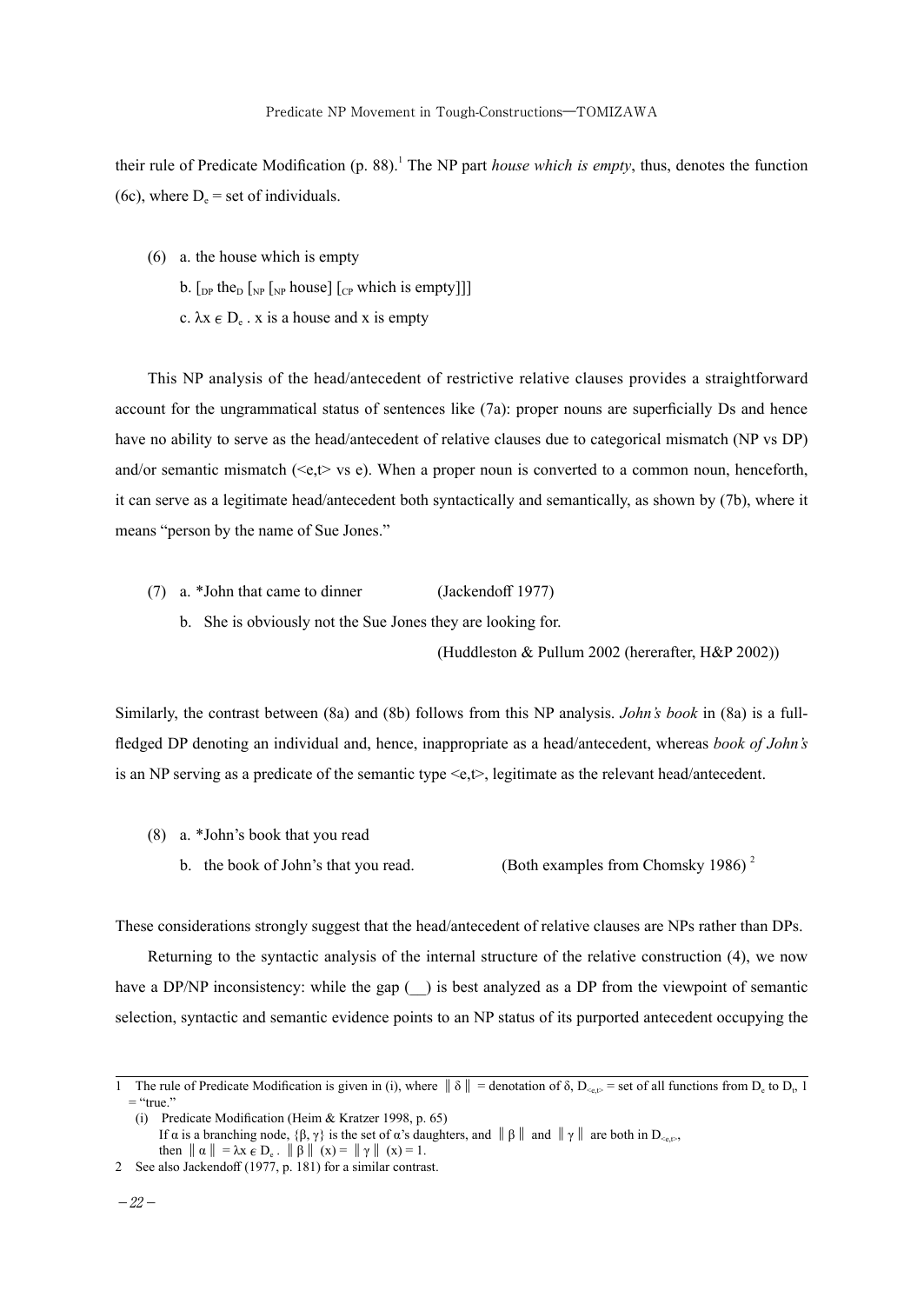head/antecedent position.

A simple solution we pursue here is a variant of the direct promotion/raising analysis whereby an NP is extracted out of a DP and undergoes an A'-movement to adjoin to CP, as illustrated in the structural change from  $(9a)$  to  $(9b)$  (see Schachter 1973).<sup>3</sup>

- (9) a.  $\lceil_{CP}$  that  $\lceil_{TP}$  John put  $\lceil_{DP} D \rceil_{NP}$  book] on the table]]
	- b.  $\left[\int_{\alpha} \int_{NP} \text{book}\right] \left[\int_{CP} \text{that} \left[\int_{TP} \text{John put} \left[\int_{DP} D t_{NP}\right] \text{on the table}\right]\right]$
	- c.  $\lceil \frac{D}{D} \rceil$  the<sub>D</sub>  $\lceil \frac{d}{d} \rceil$ <sub>NP</sub> book]  $\lceil \frac{C}{D} \rceil$  that  $\lceil \frac{d}{d} \rceil$  John put  $\lceil \frac{D}{D} \rceil$  by  $\lceil \frac{d}{d} \rceil$  on the table]]]

In (9b), α, with an <NP, CP> structure, is somehow permitted in the light of the labeling algorithm (LA) (Chomsky 2013). <sup>4</sup> One possibility worth pursuing is that C in relative clauses is endowed with a [Predicate]-feature, which is checked by a predicate of an appropriate type: namely NP (but not VP or adverb, for example). The <NP, CP> under consideration, then, could be labeled as <Pred, Pred> by means of feature sharing.

Let us suppose this is the case and proceed to the examination of the next stage of the derivation illustrated in (9c) above, where *the*<sub>D</sub> is merged with  $\alpha$ . In the tradition of the semantic treatment of definite descriptions it is a common practice to treat *the* as a function that maps the set of  $\leq e, t$  denoted by the relevant NP to exactly one individual e. Thus, if *the* is applied to *president of the US,* it yields *Donald Trump* (at the time of writing) (see Heim & Kratzer 1998, p. 74). A similar analysis is applied to the interpretation of (9c), where the set of denotations of type <e,t> corresponding to *book that John put on the table* is defined (narrowly) by the discourse/world of the relevant speaker/hearer. Therefore, it is natural to assume that D has a function to map a predicate  $(\leq e,t)$  to an individual (e), insofar as the resulting DP

<sup>3</sup> For analyses of relative clause formation, see also Kayne (1994), Sauerland (1998), Hulsey & Sauerland (2006), among many others.

<sup>4</sup> Throughout the paper I will assume that raised nominals such as *book* in (9b) are actually phrasal rather than heads with the consequence that they cannot provide the label of the dominating constituent (e.g.  $\alpha$  in (9b)) in the light of LA, unlike the analysis of *that*-relative clauses proposed by Donati & Cecchetto (2011), as correctly observed by an anonymous reviewer.

The assumption that *book* in (9b) is phrasal is not implausible at all, given that what we have been referring to as an NP here is actually a combination of a nominalizer *n* and its complement N. "NP-movement," then, is actually *n*P-movement. However, I will continue to use the simplified representation  $\int_{N}b\,b\,b\,k}$  as a shorthand for the formal  $\int_{N}^{R} p\,b\,b\,k$ .

Since the head/antecedent of relative clauses is uniformly phrasal, our analysis departs from Donati & Cecchetto's (2011), where  $book<sub>N</sub>$  in (i) is a head (rather than a phrase) and transmits its label to  $\alpha$ .

<sup>(</sup>i) the<sub>D2</sub>  $\left[\alpha \rightarrow NP\right]$  book<sub>N</sub>  $\left[\right]$ <sub>CP</sub> that you saw  $\left[\right]$ <sub>DP1</sub>  $D_1$  t<sub>N</sub>]]]

The head status of the head/antecedent of relative clauses is quintessential for their labeling purposes. Notice that if the head/ antecedent is phrasal, as in (iib), it is unable to label α. In cases like this, they appeal to a late merge of *of John* to *picture* after the latter transmits its label to  $\alpha$  as depicted in (iic).

<sup>(</sup>ii) a. the picture of John that I prefer \_\_ is on the top

b.  $\left[\begin{smallmatrix}a & b\end{smallmatrix}\right]$  picture of John]  $\left[\begin{smallmatrix}C_P & b\end{smallmatrix}\right]$  that I prefer  $\left[\begin{smallmatrix}D_P & D_1 & t_N\end{smallmatrix}\right]$ ]

c.  $\left[\begin{smallmatrix} a(-N)D \end{smallmatrix}\right]$  [N picture]  $\left[\begin{smallmatrix} C \\ CP \end{smallmatrix}\right]$  that I prefer  $\left[\begin{smallmatrix} D & D_1 & t_N \end{smallmatrix}\right]$ ]

They argue that the analysis predicts that constituents "late merged" in this way cannot reconstruct and that this prediction is borne out correctly. The lack of reconstruction effects is, however, empirically incorrect; for related phenomena see footnote 11.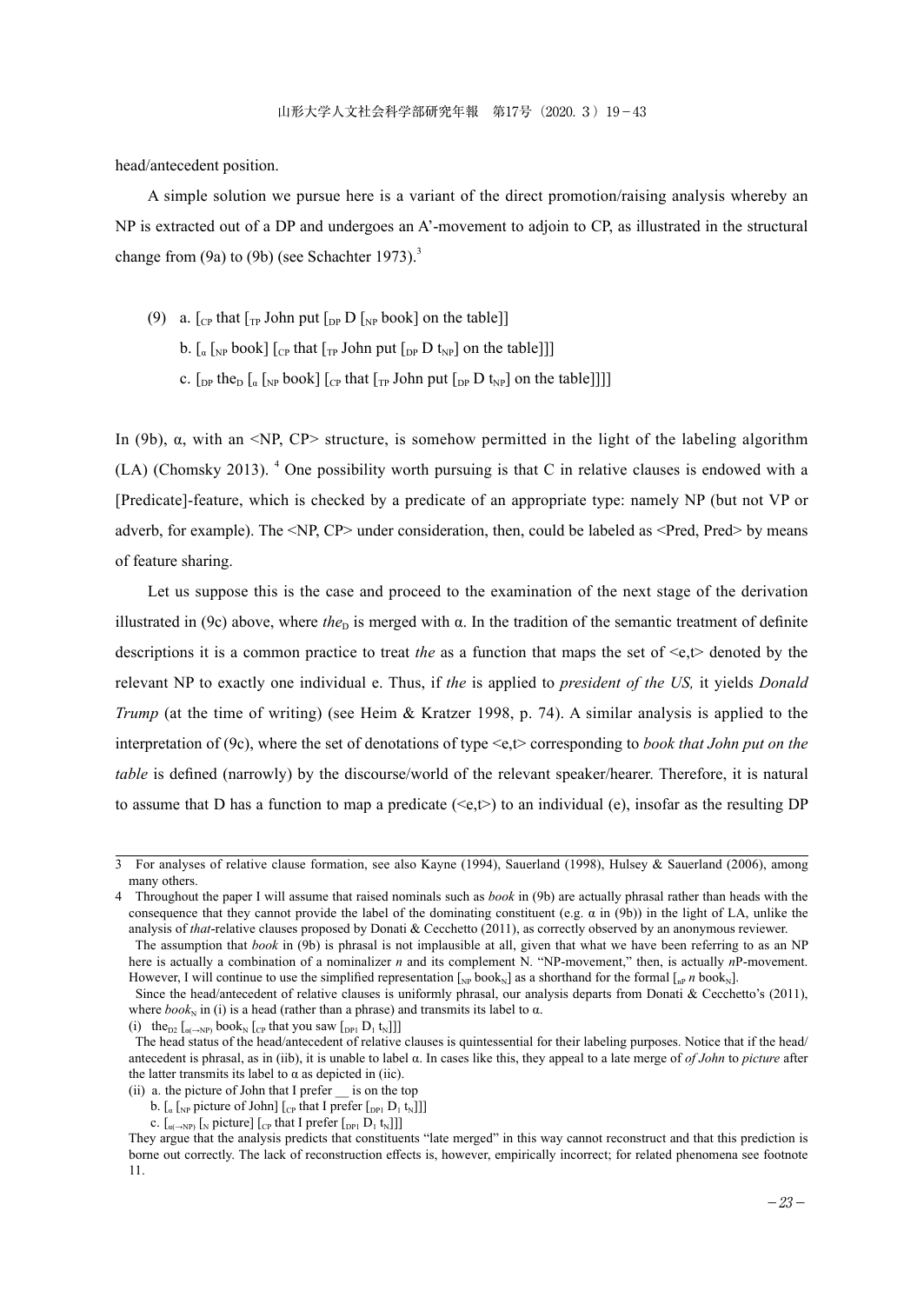denotes an individual (or put differently, insofar as it is referential). In the case of nominal expressions appearing in the complement position of *be*, things are a little complicated. Consider the following examples.

- (10) a. She's secretary of the bushwalking club.
	- b. She's the secretary of the bushwalking club. (Both examples from H&P 2002, p. 271)

In (10a), *secretary of the bushwalking club* denotes a property (namely, serves as a predicate) and does not accompany an overt determiner. It could be said that syntax and semantics coincide in a sense: property/predicate reading  $\leftrightarrow$  absence of D. This correlation is not bijective, however. This is explicitly demonstrated by (10b), which has an occurrence of *the* and can still retain the same property/predicate meaning as (10a). <sup>5</sup> We will understand this in the following way.

- (11) a. Every NP is merged with D, projecting DP.
	- b. D has two variants from a semantic point of view:
		- (i) a function that maps  $\leq e, t \geq 0$  to e,
		- (ii) a semantically vacuous element that maps  $\leq e, t$  to  $\leq e, t$ . <sup>6</sup>

Both (10a) and (10b) have a DP as the complement of *be*; in the former the empty D is semantically vacuous and expresses a property that the complement NP originally has (namely, serves as a predicate), whereas in the latter the D could be understood either as a semantically vacuous element or as a function that maps  $\leq e, t$  to an individual e. This semantic-vacuity option is available in the complement position of *be* but is strictly prohibited in the object position of, say, *put*, where an individual e (rather than a predicate  $\langle e, t \rangle$  is required for semantic reasons.

An additional comment is now in order on the status of the D that merges with the relative clause ( $\int_{\alpha}$ NP CP]) constructed by A'-movement of a predicate NP. We are assuming that this D is a different element from the empty D stranded by the predicate NP movement. To put it differently, the numeration for *the book that John put on the table* contains four different Ds: (i) empty D that takes *book*, (ii) *the* that takes *table*, (iii) empty D that takes *John*, and (iv) *the* that takes *book that John put on the table*. <sup>7</sup>

<sup>5</sup> H&P (2002, p. 271) observe that (10b) is ambiguous between a predicative interpretation of *the secretary of the bushwalking club* just as in (10a) and its specifying interpretation. No comparable ambiguity holds for the NP without an overt D in (10a).

<sup>6</sup> As examples of semantically vacuous elements, Heim & Kratzer (1998, pp. 61f) give *be* in predicative sentences, *of* in "proud of John," and an indefinite article *a(n)*.

<sup>7</sup> The fourth instance of D here, which introduces [α NP CP], has two variants in the sense of (11b), too. (11bi) is instantiated by common referential restrictive relative constructions as well as the example in (ia) below, where  $\lceil_{\text{NP}}\text{ scholar}\rceil$  comes from the predicate complement of the predicative verb *be* and the whole DP denotes an individual. (ib) can be seen as an example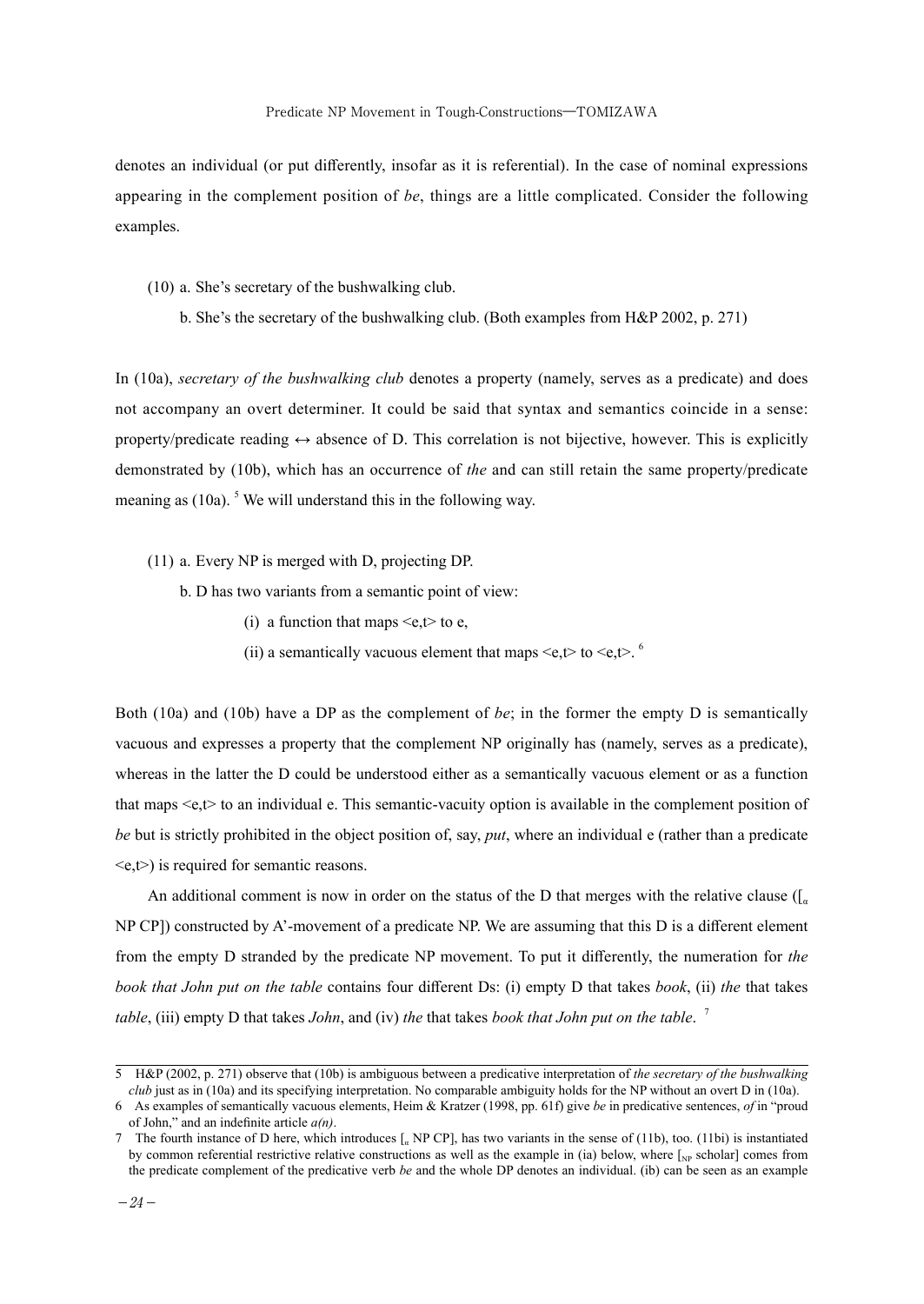This supposition of the presence of the fourth D in this list is inevitable in the predicate NP promotion/ raising analysis and is shared by Schachter. From a semantic point of view, the function of this D is to turn  $\leq e, t$  to e. This would mean that the presence of this D is required by the presence of the  $\leq e, t$  that needs to be turned into e. Since the  $\leq e, t$  that needs to be turned into e is the relative clause itself, I will conclude here that this D is somehow introduced into the relevant numeration by the [Predicate]-feature on C.

Let us summarize our direct promotion/raising analysis of relative clauses.

(12) Restrictive relative clause formation

| Syntactic operations           | Semantic processes                             |
|--------------------------------|------------------------------------------------|
| i. A'-movement of NP out of DP | Variable introduction $(\lambda$ -abstraction) |
| ii. NP-CP merger; Labeling     | Predicate Modification (see fn. 1)             |
| iii. D-NP merger; Labeling     | Mapping from $\leq e, t$ to e $\degree$        |

An essentially similar analysis is extended to infinitival relative clause formation. Take (13a) as an example. It is derived through the steps in (13b-d). As noted at the outset of this subsection, infinitival relative clauses of (13a) type do not tolerate overt *wh*-operators. In this light, the direct promotion/raising analysis is the simplest and most appropriate approach.

(13) a. the book to put on the table

b.  $\lceil_{\text{vP*}}$  PRO put  $\lceil_{\text{DP}} D \rceil$  book] on the table

↓ A'-movement of NP to Spec,C; Variable introduction (λ-abstraction)

c.  $\left[\begin{smallmatrix} a \\ a \end{smallmatrix}\right]_{NP}$  book]  $\left[\begin{smallmatrix} c \\ cp \end{smallmatrix}\right]$   $\left[\begin{smallmatrix} C \\ TP \end{smallmatrix}\right]$   $\left[\begin{smallmatrix} PRO & to \\ vP^* & \text{Pro} \end{smallmatrix}\right]$   $\left[\begin{smallmatrix} b \\ bp \end{smallmatrix}\right]$   $\left[\begin{smallmatrix} b \\ bp \end{smallmatrix}\right]$   $\left[\begin{smallmatrix} b \\ b \\ c \end{smallmatrix}\right]$ 

↓ Merger of D; Mapping from <e,t> to e

d.  $\left[\int_{D}$  the  $\left[\int_{\alpha} \left[\int_{N} P \right] \right]_{C}$  and  $\left[\int_{\alpha} P \right]_{C}$  and  $\left[\int_{\alpha} P \left[\int_{N} P \right] \right]_{C}$  and the table]]]]]

For the discussion that follows, the stage (13c) is important because it is shared by the derivation that yields *tough*-constructions.

(i) a. Her book displays the fine skeptical intelligence of  $[$ <sub>DP</sub> the scholar she is]

b. The interview turned out not to be  $\int_{DP}$  the ordeal that I had thought it would be] (Both examples from H&P 2002)

(i) Functional Application

of (11bii) since the whole DP denotes a (non-)property attributed to *the interview*.

<sup>8</sup> This is achieved in Heim & Kratzer (1998) by the rule of Functional Application (p. 44).

If α is a branching node,  $\{\beta, \gamma\}$  is the set of α's daughters, and  $\|\beta\|$  is a function whose domain contains  $\|\gamma\|$ , then  $\|\alpha\| = \|\beta\| (\|\gamma\|).$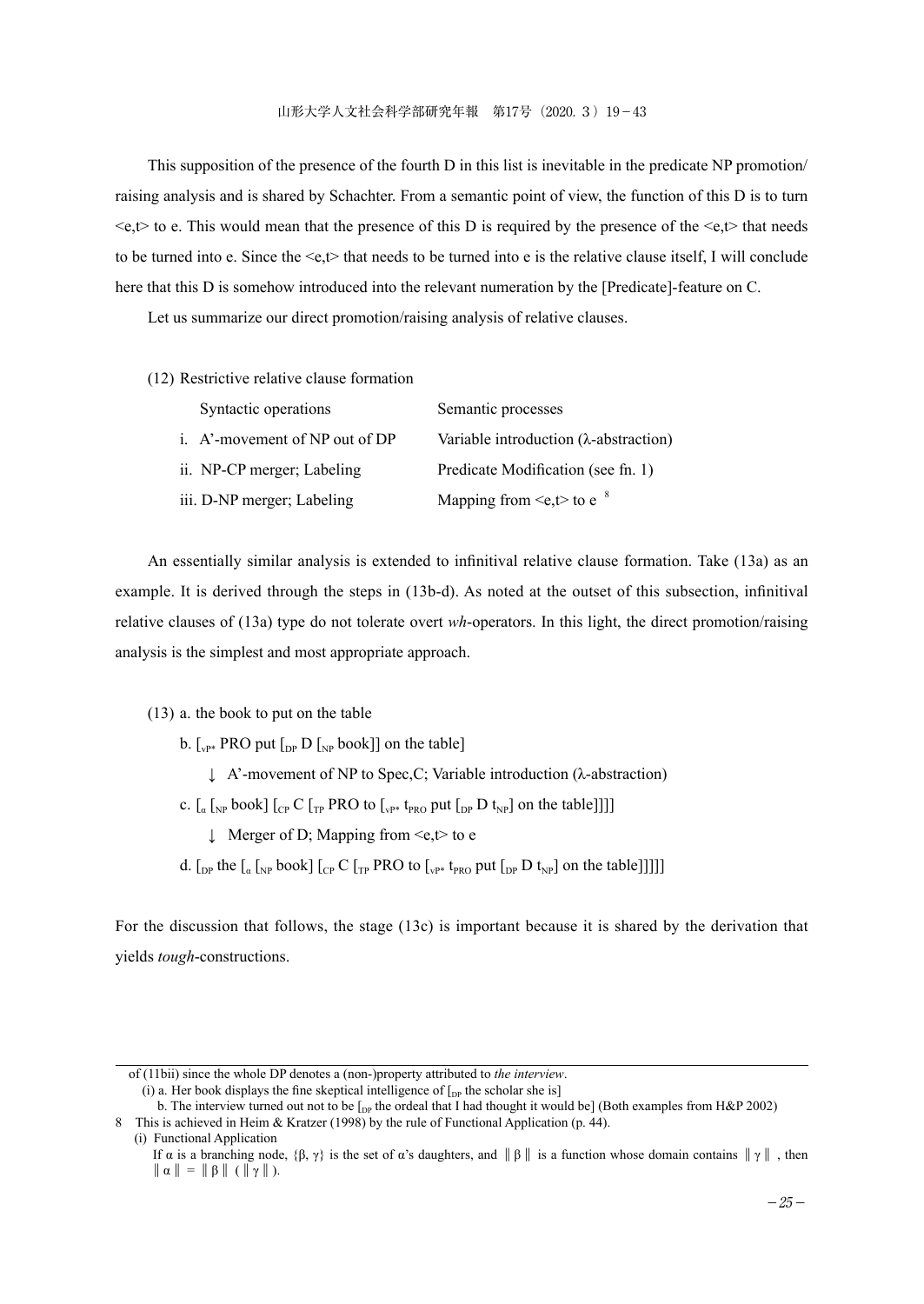#### 2.2. The derivation of *tough*-constructions

Suppose that we have arrived at the stage (13c) above, where  $\left[_{NP}\text{book}\right]$  has merged with CP to satisfy the [Predicate]-feature on C. In the preceding section we assumed that this  $\lceil_{a}$  NP CP] structure is labeled thanks to the shared feature [Predicate].

Let us now hypothesize that this labeling in terms of the [Predicate]-feature sharing is optional. If this feature-sharing option is not taken, then  $\int_{\alpha}$  NP CP] is unlabelable as it is. This type of labeling problem is typically avoided by movement operations (see Moro 2000, Chomsky 2013, Tomizawa 2016, among many other implementations of this idea). In our present case, NP is moved out of  $\alpha$ , with the consequence that  $\alpha$ is labeled as CP.



We now have two points to make clear: (i) the destination of the movement of the extracted NP and (ii) the treatment of a D that remains in the numeration. Remember that we have a D in the relevant numeration, which would have merged with  $α$  if <Pred, Pred> feature-sharing had occurred as outlined in the preceding subsection for the derivation of relative clause structures. It is quite plausible to expect that, in the derivation involving (14), this D is ultimately merged with the extracted NP; otherwise, the relevant derivation either would not terminate (because the D remains unmerged) or would yield an unintelligible interpretation (e.g., the D is directly merged with CP in (14): *the to put on the table*).

How is this merger of D and the extracted NP made possible, then? Drawing upon the suggestions by Sportiche (2006) and Messick (2012), I will pursue the possibility that the D is "late" merged with the extracted NP after the latter moves into Spec,T of the matrix clause whose predicate consists of a *tough*predicate such as *easy, an absolute pain.* This derivation is illustrated in (15), which corresponds to the sentence *the book is easy to put on the table*.

(15) a.  $\left[\begin{smallmatrix} a & b \end{smallmatrix}\right]$  [<sub>CP</sub> C  $\left[\begin{smallmatrix} a & b \end{smallmatrix}\right]$  PRO to  $\left[\begin{smallmatrix} v_{\text{PP}} \\ v_{\text{PP}} \end{smallmatrix}\right]$  be the table [11] (=13c)

- $\downarrow$  A-movement of  $\left[\right]_{NP}$  book] to the matrix Spec, T
- b.  $\left[\int_{\beta} \int_{\text{NP}} \text{book}\right] \left[\int_{\text{TP}} T \text{ is easy} \left[\int_{\alpha(-\text{CP})} t_{\text{NP}} \left[\int_{\text{CP}} C \left[\int_{\text{TP}} \text{PRO~to} \left[\int_{\text{NP}} t_{\text{NP}} \left[\text{DP~D~t}_{\text{NP}}\right] \right] \right] \right] \right]\right]$ 
	- ↓ Late merger of D to NP in the matrix Spec, T
- c.  $\left[\begin{array}{cc} 0 & \text{for } k \end{array}\right]$   $\left[\begin{array}{cc} 0 & \text{for } k \end{array}\right]$   $\left[\begin{array}{cc} 0 & \text{for } k \end{array}\right]$   $\left[\begin{array}{cc} 0 & \text{for } k \end{array}\right]$   $\left[\begin{array}{cc} 0 & \text{for } k \end{array}\right]$   $\left[\begin{array}{cc} 0 & \text{for } k \end{array}\right]$   $\left[\begin{array}{cc} 0 & \text{for } k \end{array}\right]$ table]]]]]]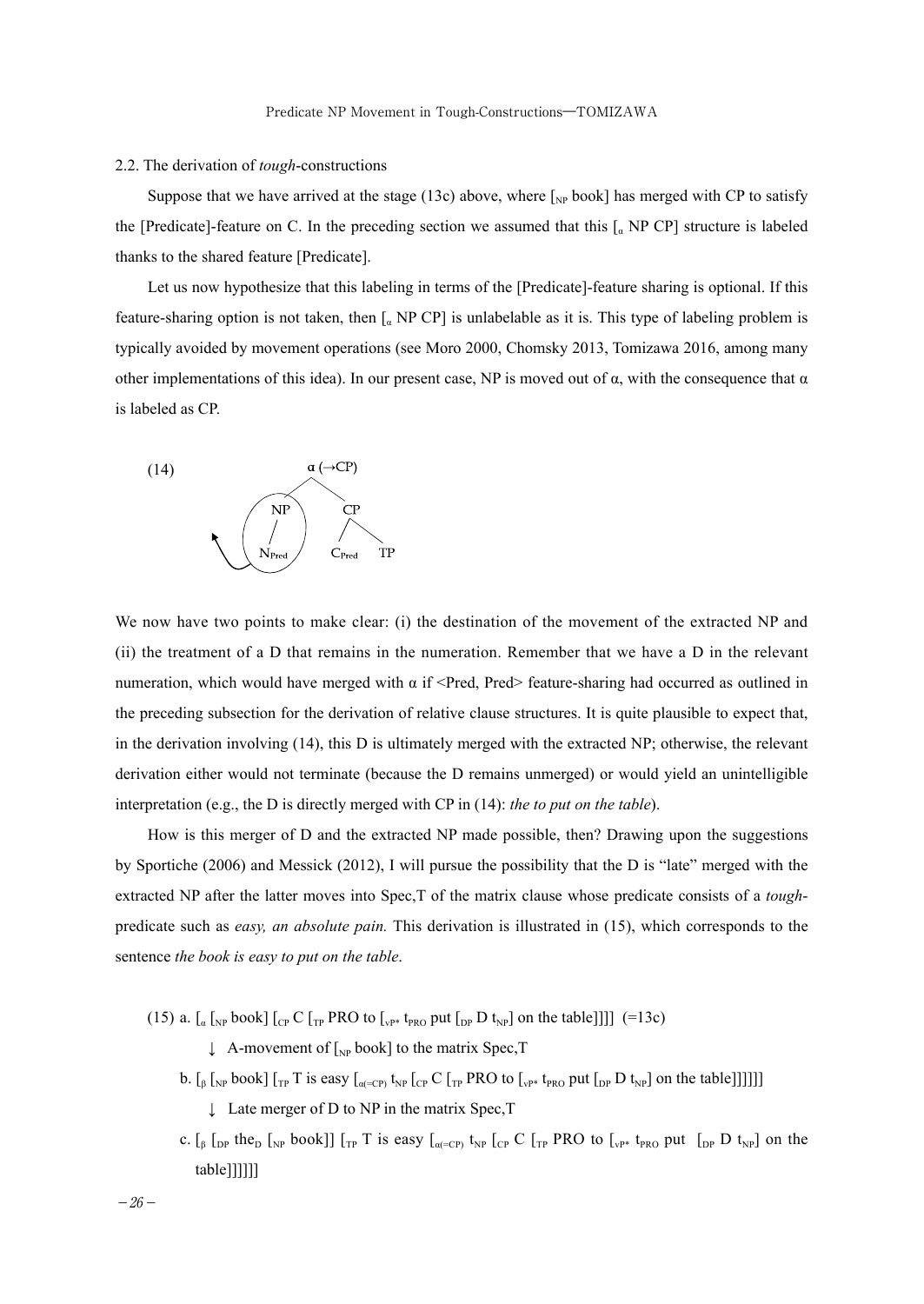This analysis of *tough*-constructions has a number of direct consequences. First, the extracted NP can live a "DP" life independently of the DP life of the NP in original gap position, just as the promoted/raised NP does in relative clause formation. Overt quantifiers like *no*, being D, can be added to the extracted/ promoted/raised NP, so that both instances of *nothing* in (16a, b) can never be understood in the original gap positions (= no scope reconstructions).

| $(16)$ a. Nothing is hard for Melvin to lift | (Postal 1974)    |
|----------------------------------------------|------------------|
| b. nothing that I eat                        | (Schachter 1973) |

(16a) does not mean that it is hard for Melvin not to lift anything; nor does (16b) imply that I do not eat anything.

Second, just because the NP in *tough*-constructions is extracted from [<sub>a</sub> NP CP], it can lead a more independent "DP" life than does the NP that stays within α in relative clauses. Given an NP of the form *book of John's*, the possessor cannot raise to Spec,D in a relative clause structure as seen in (8a, b), repeated here as (17a, b), presumably due to some form of an inactivity condition stemming from the <Pred, Pred> feature-sharing.

#### (17) a. \*John's book that you read

b. the book of John's that you read.



In the case of an NP moved into the matrix Spec,T of *tough*-constructions as in (18a), on the other hand, no such obstruction to possessor raising exists, so that we can derive (18b). <sup>9</sup>

(18) a.  $\lceil_{\text{TP}} \rceil_{\text{NP}}$  book of John's] is an absolute pain  $\lceil_{\text{CP}} t_{\text{NP}} \rceil_{\text{CP}}$  to read  $\lceil_{\text{DP}} D t_{\text{NP}} \rceil_{\text{NP}}$ 

<sup>9</sup> For the need of a similar possessor raising operation, see Takahashi & Hulsey (2009, fn. 10).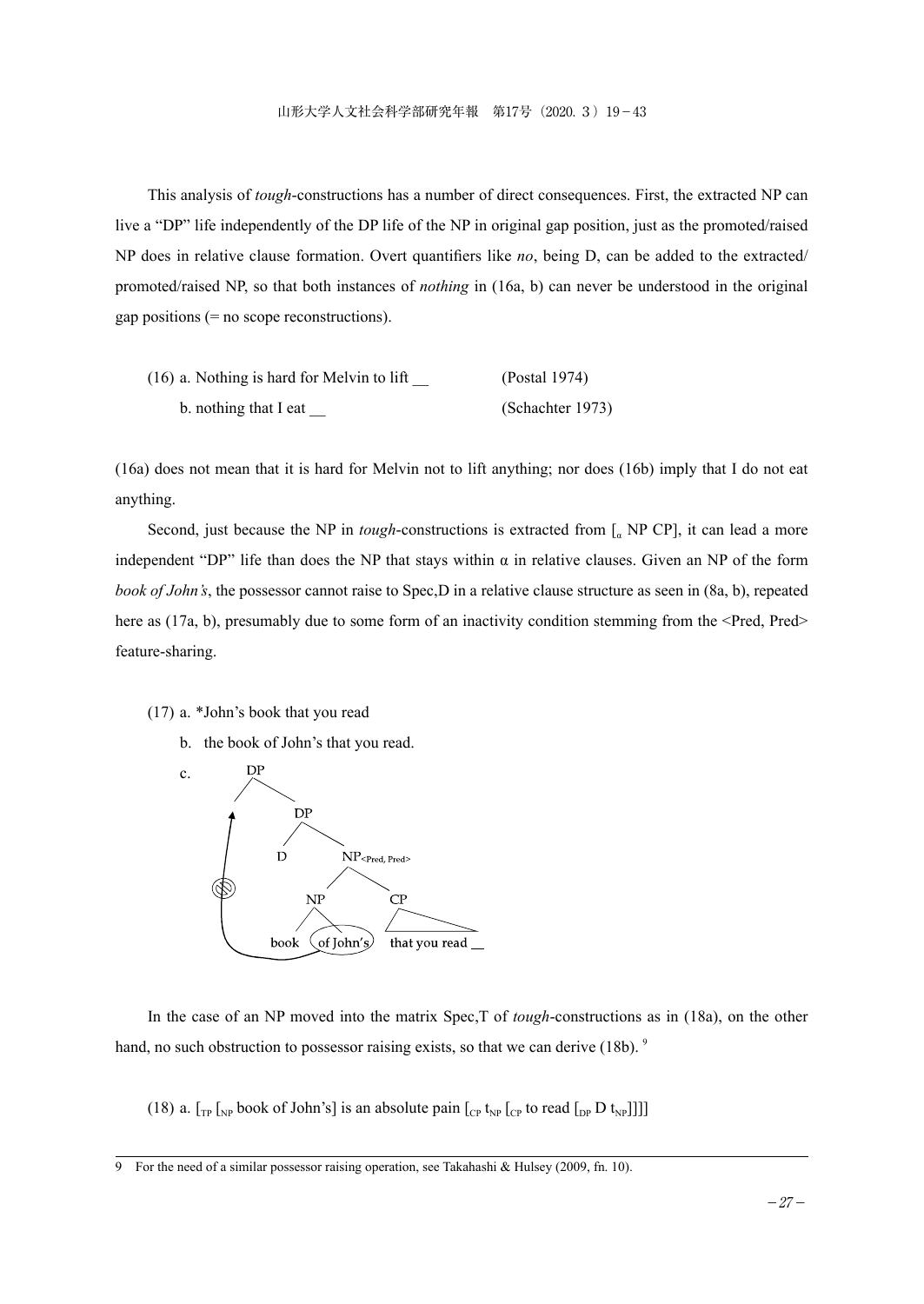#### Predicate NP Movement in Tough-Constructions―TOMIZAWA

b.  $[\Gamma_{\text{TP}}]$  [<sub>DP</sub> John's D  $[\Gamma_{\text{NP}}]$  book  $\Gamma_{\text{NP}}]$ ]] is an absolute pain  $[\Gamma_{\text{CP}}]$  t<sub>NP</sub> [ $[\Gamma_{\text{CP}}]$  to read  $[\Gamma_{\text{DP}}]$ ]]

The distributional differences of proper nouns and pronouns can be accounted for in a similar fashion:

- (19) a. \*John/he that came to dinner
	- b. John/he is easy to please

Let us assume that both proper nouns and pronouns are inherently Ns and they are obligatorily combined with Ds. In relative clause formation,  $\int_N \text{John/he}$  merges with CP with a resulting label <Pred, Pred>, just as in (17c) above. Movement of N to D, which is required for proper interpretation of proper nouns and pronouns, is blocked in this structure, again due to some inactivity condition derivative from this feature sharing. In the matrix Spec,T in *tough*-constructions, no comparable constraint is imposed on the raising of N to D.

The unique behavior of the elements in the edge of D in the Spec,T of *tough*-constructions is the highlight of Sportiche's (2006) analysis: in DP, the edge does not exhibit reconstruction effects (as glimpsed above with respect to quantifier *no* and possessors), whereas the interior shows reconstructions. Therefore, we will list the following reconstruction effects as the third immediate consequence of our analysis.

(20) a. Pictures of his $_{\text{i}}$  friends are easy to persuade [every photographer] $_{\text{i}}$  to sell  $\_$ 

b. Pictures of [each other], would be easy to persuade them, to sell  $\Box$ 

(Both examples from Sportiche 2006)

Since *his* and *each other* occur in the interior of NP, they have copies of their own within the original gaps (\_\_). Therefore, *his* in (20a) can be understood as a variable bound to *every photographer; each other* in (20b) refers to *them*.  $^{10, 11}$ 

A fourth immediate consequence of predicate NP movement is the suppression of weak crossover

<sup>10</sup> As an anonymous reviewer correctly observes, addition of quantifiers to the subjects in (20a, b) results in ill-formedness. Thus, Sportiche (2006) reports:

<sup>(</sup>i) a. \*Most pictures of his, friends are easy to persuade [every photographer], to sell  $\Box$ 

b. \*Most pictures of [each other], would be easy to persuade them, to sell  $\equiv$ 

The matrix subject DPs cannot satisfy two conflicting requirements simultaneously. Bound pronoun interpretation and Binding Condition (A), on the one hand, require the subject DPs to reconstruct; the quantifier *most*, on the other, requires the DPs to remain in the matrix clauses because it has no reconstruction site within the gap positions in the embedded clauses.

<sup>11</sup> A similar reconstruction effect is observed in restrictive relative clauses. The following example from Hulsey & Sauerland (2006, p. 121) contains a reflexive variable bound to the quantifier *everybody.*

 <sup>(</sup>i) The picture of himself that everybody sent in \_\_ annoyed the teacher

For *himself* to serve as a bound pronoun, reconstruction is needed. Therefore, Donati & Cecchetto's (2011) late merge analysis of PPs like *of himself* is untenable and their claim that the head/antecedent of relative clauses are uniformly heads is weakened.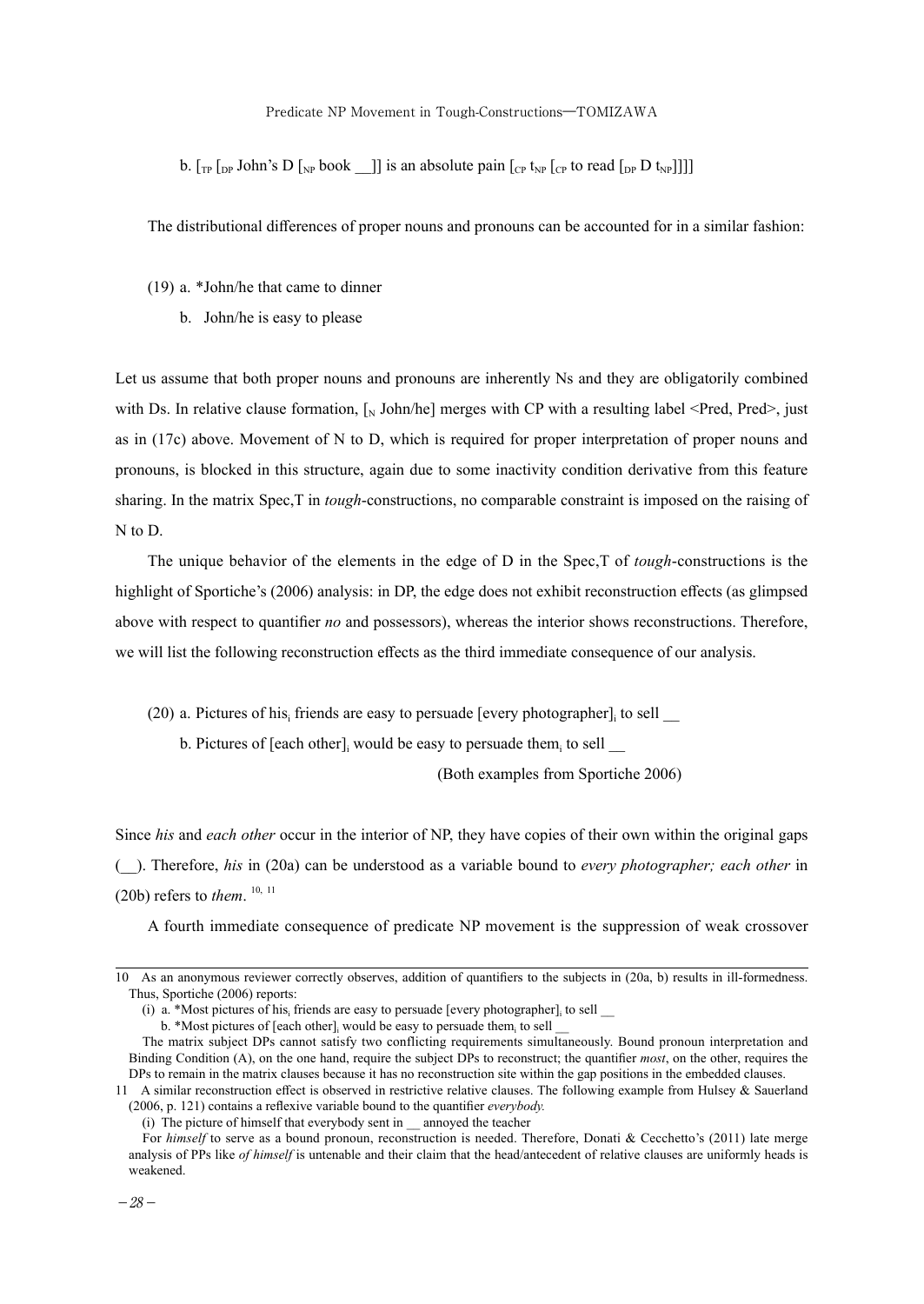effects as observed by Lasnik & Stowell (1991):

(21) a. John, should be easy for his, wife to love  $\_\_$ 

b. John $_{\text{i}}$  was hard to persuade his $_{\text{i}}$  boss to vouch for  $\_$ 

The element that moves over the pronouns in our analysis is not  $\lceil_{DP}$  John] but  $\lceil_{NP}$  John], which is not referential by definition. Binding is a relation holding between referential expressions and, hence, the structures in (21a, b) do not fall under the genuine weak crossover configurations. The same analysis could be applied to the lack of weak crossover effects in restrictive relative constructions as in (22), though the judgement is not uniform among speakers (see Lasnik and Stowell 1991, p. 698).

(22) the man who his mother loved best (Chomsky 1982, p. 91)

A fifth immediate consequence of predicate NP movement is concerned with the A-movement of an NP that comes from within a predicative complement to *be, become.* It is often claimed that such examples do not make well-formed *tough*-constructions. Thus, H&P (2002, p. 1245) state that (23a) is marginal at best.

- (23) a. ?An ideal husband is not easy to be \_\_ (H&P 2002)
	- b. \*The best doctor in Boston isn't easy to become (Longenbaugh 2017)

c. \*The strongest woman in the universe is not easy to become \_\_

d. \*The world's cheapest full professor is difficult to turn into \_\_ (c/d from Postal 1990)

However, it does not seem to be right to conclude that these are uniformly ungrammatical, because we have acceptable examples as shown in (24):

- (24) a. What is the hardest type of doctor to be \_\_
	- b. A neurosurgeon is the hardest type of doctor to become
	- c. What type of doctor is much easier to become \_\_
	- d. The chancellor of that university is (the) most difficult to become \_\_

The example in (24c) is very suggestive about the sematic property of the subject expressions in these examples: it denotes the type/kind of a doctor rather than the identity of a particular doctor. This semantic characterization of the subject expression is extended to other examples. Thus, for (24d), let us suppose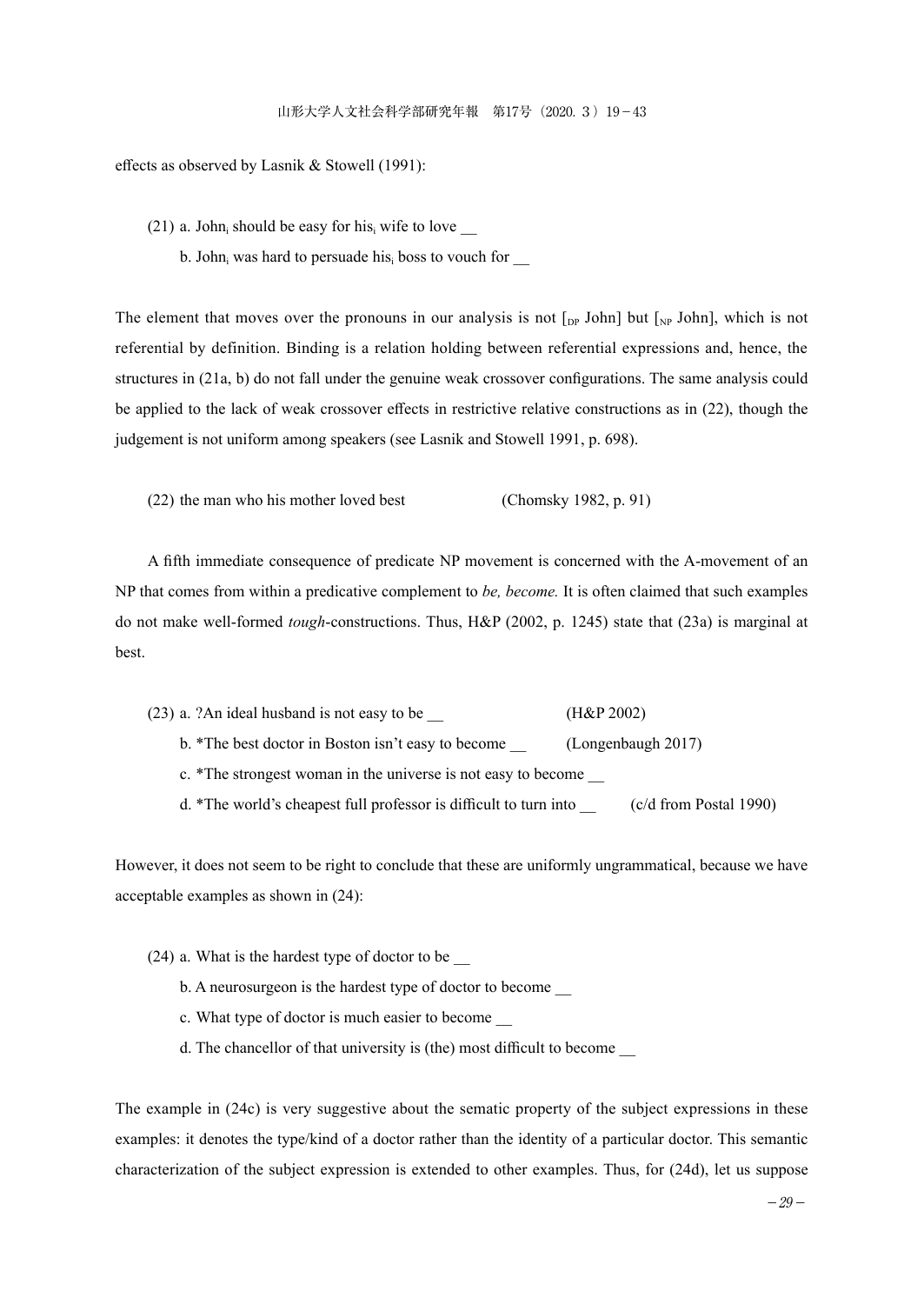that the chancellor of that university is John Smith. Then, what is being talked about in (24d) is not the identity of the chancellor of that university (= John Smith) but the type/kind/character of the social position (= chancellor) occupied by John Smith at that university.

The type/kind that the subject expressions denote in (24) is not the denotation type of  $\leq e, t$ : rather, it can be viewed as a subcase of individuals (e). Hence, this type/kind reading of the subject expressions is a good solution to accommodate apparently conflicting semantic requirements imposed on the two DPs involved. Since the original gaps are predicative complements of  $be/become$ , they are  $\leq e, t \geq$ ; the subject DPs, on the other hand, are e by definition.

Insofar as this line of reasoning holds, it lends additional support for the promotion/raising analysis of a predicate NP supplemented by late merger of D.

Returning to the examples in (23), consider source(s) of their ungrammaticality. One is the difficulty to imagine a context appropriate for a type/kind interpretation of the subject DPs. Given *an ideal husband*  in (23a) and *the strongest woman in the universe* in (23c), it seems that we are more inclined to seek for the individuals that satisfy the descriptions. Similar considerations seem to apply to *the best doctor in Boston*  in (23b) and *the world's cheapest full professor* in (23d). Because of the superlative forms, we tend to seek for the individuals appropriate for the descriptions.

Let me add here that an infinitival relative clause is also possible with a gap in the predicative complement of *be*, as observed by H&P (2002, p. 1067).

(25) A systems analyst wouldn't be such a bad thing to be  $12$ 

The following (more or less idiomatic) examples can be viewed as further instances of infinitival relative clauses with an original gap in the predicative complement of *be*.

(23) a. a mother to be

- b. a new owner soon to be
- c. a feeble James Dean wannabe

This concludes the motivation for A-movement of a predicate NP into Spec,T and a subsequent late merger of D for the derivation of *tough*-constructions.

Before turning to consequences for the restricted distribution of subject gaps in *tough*-constructions, I would like to make a short, critical comment on Hicks' (2009) "smuggling" analysis of the constructions.

<sup>12</sup> Although H&P treat this example as an infinitival relative construction, it could be analyzed as an instance of *tough*constructions insofar as the type/kind reading of *a systems analyst* is available.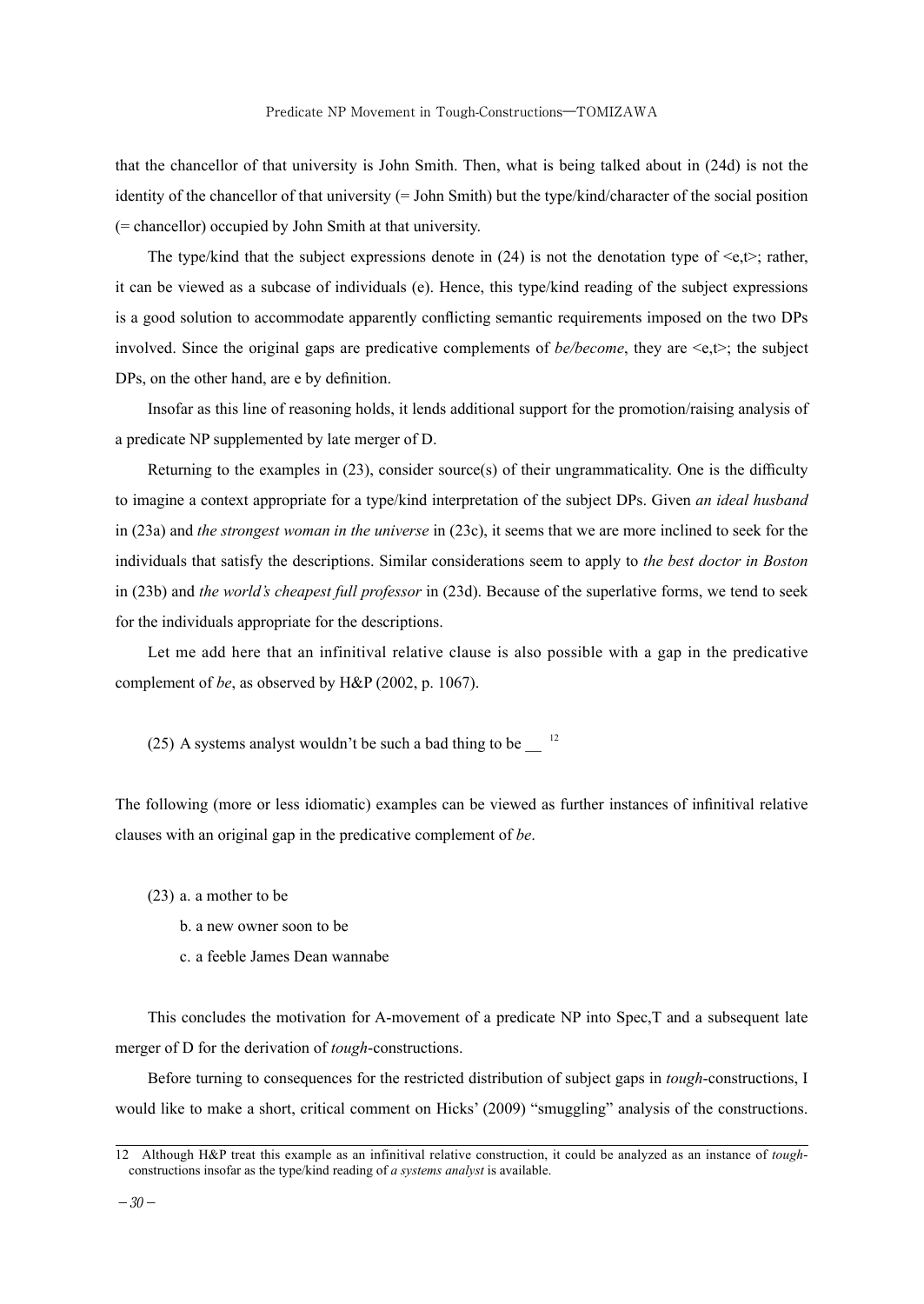He proposes that null operator is a DP consisting of a D head and its N complement, which has a null operator feature and obligatorily selects a DP that serves as the antecedent. In the case of *the book is easy to put \_\_ on the table*, the empty object position of *put* is originally occupied by the DP<sub>2</sub> in (24a).



b.  $\left[\begin{smallmatrix}C_{\text{P}} & D_2 & D_2 & N_2 & D_{\text{P1}} \end{smallmatrix}\right]$  [ $\left[\begin{smallmatrix}T_{\text{P}} & T_{\text{P}} & D_2 & D_2 & N_2 & D_{\text{P1}} \end{smallmatrix}\right]$ ] c.  $\left[\begin{smallmatrix}T_P & T_P \end{smallmatrix}\right]$  the book] is easy  $\left[\begin{smallmatrix}C_P & D_2 & N_2 & t_{DP1}\end{smallmatrix}\right]$   $\left[\begin{smallmatrix}T_P & t_O & put & t_{DP2} \end{smallmatrix}\right]$  on the table]]]

This DP<sub>2</sub> undergoes operator movement to Spec,C as illustrated in  $(24b)$ ; at a later stage of the derivation,  $DP_1$  is extracted out of  $DP_2$  and moves into the matrix Spec, T, as shown in (24c). This smuggling analysis has both a control-related problem and a "look-ahead"-type problem. Look at the following example.<sup>13</sup>

(25) Among them, John is quite difficult for us to persuade to be easy to please.

In order to generate this "double" *tough*-construction, we have, first of all, to prepare two instances of complex null operators in (26ai) and (26aii). The null operator (26ai) is inserted in the complement positon of *please* as indicated in (26b). The whole DP<sub>2</sub> undergoes operator movement to adjoin to Spec,C of *to please* and, later, DP<sub>1</sub> moves out of DP<sub>2</sub> to become the subject of *to be easy to please*, as in (26c). The resulting structure is combined with *persuade*, whose direct object position is filled by the second null operator in (26aii), as indicated in (26d). DP<sub>4</sub> in (26d) undergoes operator movement to Spec,C of *to persuade to be easy to please* and, at the next stage of the derivation, DP<sub>3</sub> is extracted out of DP<sub>4</sub> and moves into the matrix Spec,T, as in (26e).

(26) a. i.  $\left[$ <sub>DP2</sub> D<sub>2</sub>  $\left[$ <sub>NP2</sub> N<sub>2</sub>  $\left[$ <sub>DP1</sub> PRO]]] ii.  $\left[\begin{smallmatrix} 0 & 0 \\ 0 & 0 \end{smallmatrix}\right]$   $\left[\begin{smallmatrix} 0 & 0 \\ 0 & 0 \end{smallmatrix}\right]$   $\left[\begin{smallmatrix} 0 & 0 \\ 0 & 0 \end{smallmatrix}\right]$ b. to please  $\left[\begin{smallmatrix}D_{P2} & D_2 & N_2 & D_{P1} & PRO \end{smallmatrix}\right]$ c.  $\left[_{DP1}$  PRO] to be easy  $\left[_{CP1}$   $\left[_{DP2} D_2 \right]_{NP2} N_2$   $t_{DP1}$ ] to please  $t_{DP2}$  ]

<sup>13</sup> Examples of this sort came to my attention during the discussions exchanged with Kotoe Onodera in 2012.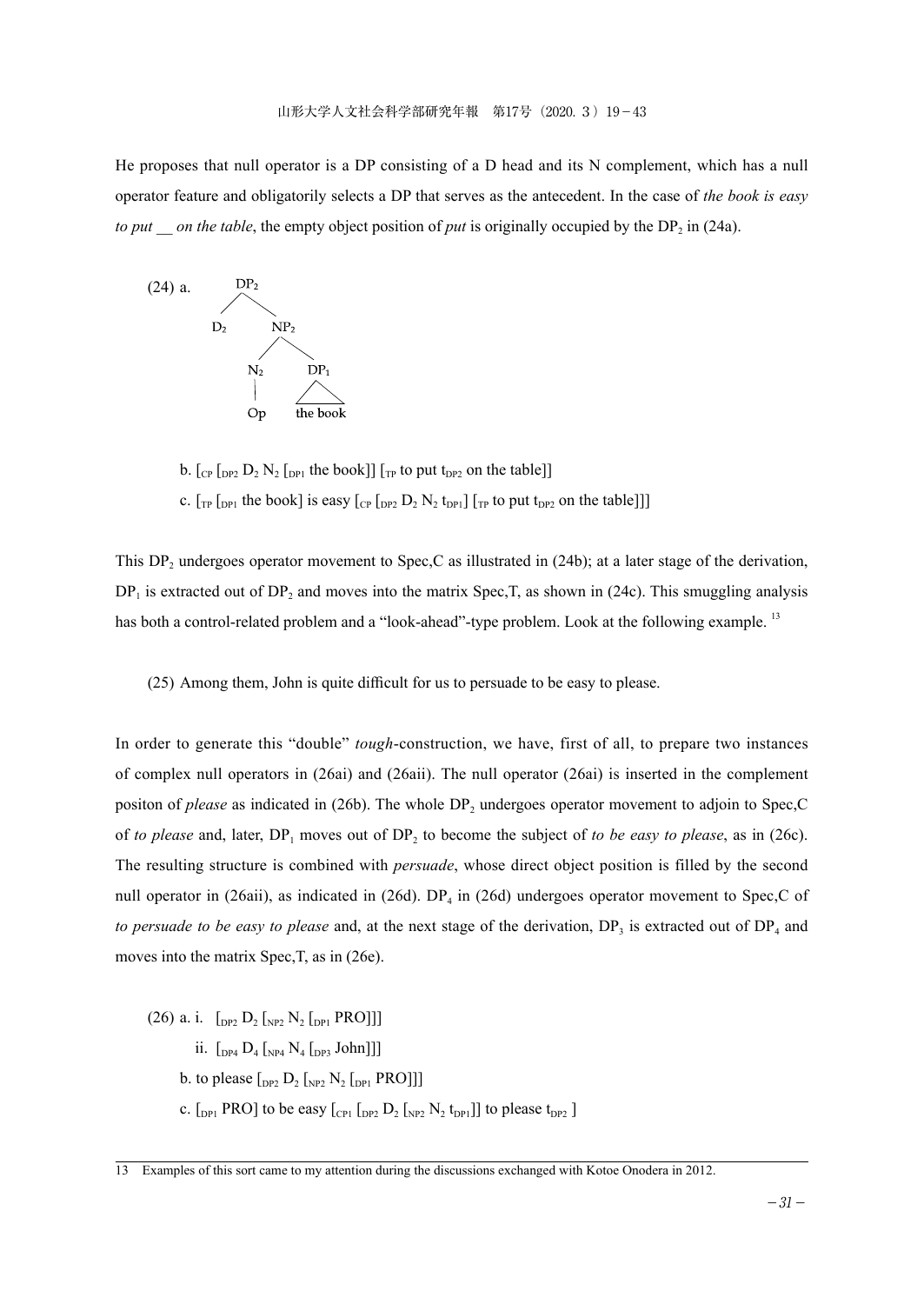d. persuade  $_{\rm{DP4}}$   $\rm{D_4}$   $_{\rm{NP4}}$   $\rm{N_4}$   $_{\rm{DP3}}$  John;]]] [[<sub>DP1</sub> PRO] to be easy [<sub>CP1</sub> [<sub>DP2</sub>  $\rm{D_2}$  [<sub>NP2</sub> N<sub>2</sub> t<sub>DP1</sub>]] to please t<sub>DP2</sub> ]] e.  $[$ <sub>DP3</sub> John<sub>i</sub>] is difficult  $[$ <sub>CP2</sub>  $[$ <sub>DP4</sub>  $]$ <sub>4</sub>  $[$ <sub>NP4</sub>  $N_4$   $t_{DP3}]$ ] to persuade  $t_{DP4}$   $[$   $[$ <sub>DP1</sub>  $]$  PRO] to be easy  $[$ <sub>CP1</sub>  $[$ <sub>DP2</sub>  $]$  $]$ <sub>NP2</sub>  $N_2$  t<sub>DP1</sub>]] to please t<sub>DP2</sub> ]]

In this sentence PRO should be understood as *John*; however, this control is not expected, since the direct object of *persuade* is not *John* but  $_{DPA}$   $_{D4}$   $_{N4}$   $_{DPS}$  John<sub>i</sub>]]. In addition, a "look-ahead"-type problem will arise, if a single element can undergo *tough*-movement twice, for example. In this case, we have to prepare a null operator that selects another null operator such as:  $[_{DP3} D_3 N_3 [_{DP2} D_2 [_{NP2} N_2 [_{DP1} John]]]]$ . If a single element can undergo *tough*-movement three times, then we have to prepare a null operator like  $\int_{DP4}$  $D_4$  N<sub>4</sub>  $\left[\text{D}_1\text{D}_3\text{N}_3\right]\left[\text{D}_2\text{D}_2\left[\text{N}_2\text{N}_2\right]\left[\text{D}_1\text{D}_2\text{D}_3\right]\right]$ . These considerations show that the smuggling analysis is not a solution but a restatement of the problem to be solved.

#### **3. Restricted distribution of subject gaps in** *tough***-constructions**

This section shows that the predicate NP movement analysis proposed here provides a neat account for the restricted distribution of subject gaps in *tough*-constructions. In section 3.1, the present analysis is shown to accommodate the distributional facts of gaps in ECM subject positions discussed in Takahashi (1997). In the discussion, we make a speculation about a possible parameterization of Chomsky's (2008) generalized inactivity condition. Section 3.2 shows that the availability/unavailability of "local" subject gaps follows essentially from our analysis.

#### 3.1. Gaps in ECM subject positions

Takahashi (1997) discusses two interesting phenomena found in *tough*-constructions. First, when a gap appears in the ECM subject position, the resulting *tough*-constructions are degraded (see e.g. Postal 1974, Browning 1987, Stowell 1987, among many others). Takahashi (1997) takes the degradation as an indication of a Subjacency Condition violation (Subject Condition effects) and pursues a feature movement analysis of null operator movement, according to which the traditional null operator movement is reformulated as a movement of a [null operator]-feature out of the feature bundle that makes up a null operator. The account is very simple and elegant. The degraded status of the *tough*-construction in (27a) below, where  $[F_1, \ldots, ..., F_n]$  is a null operator and  $\ldots$  is the trace of the [null operator]-feature (= [ $F_{N0}$ ]) adjoined to the infinitival CP, is attributed to the general prohibition of extraction from within nominal phrases in subject position (namely, Subject Condition effects) and is argued to be comparable to the degradation of regular *wh*-extraction in (27b).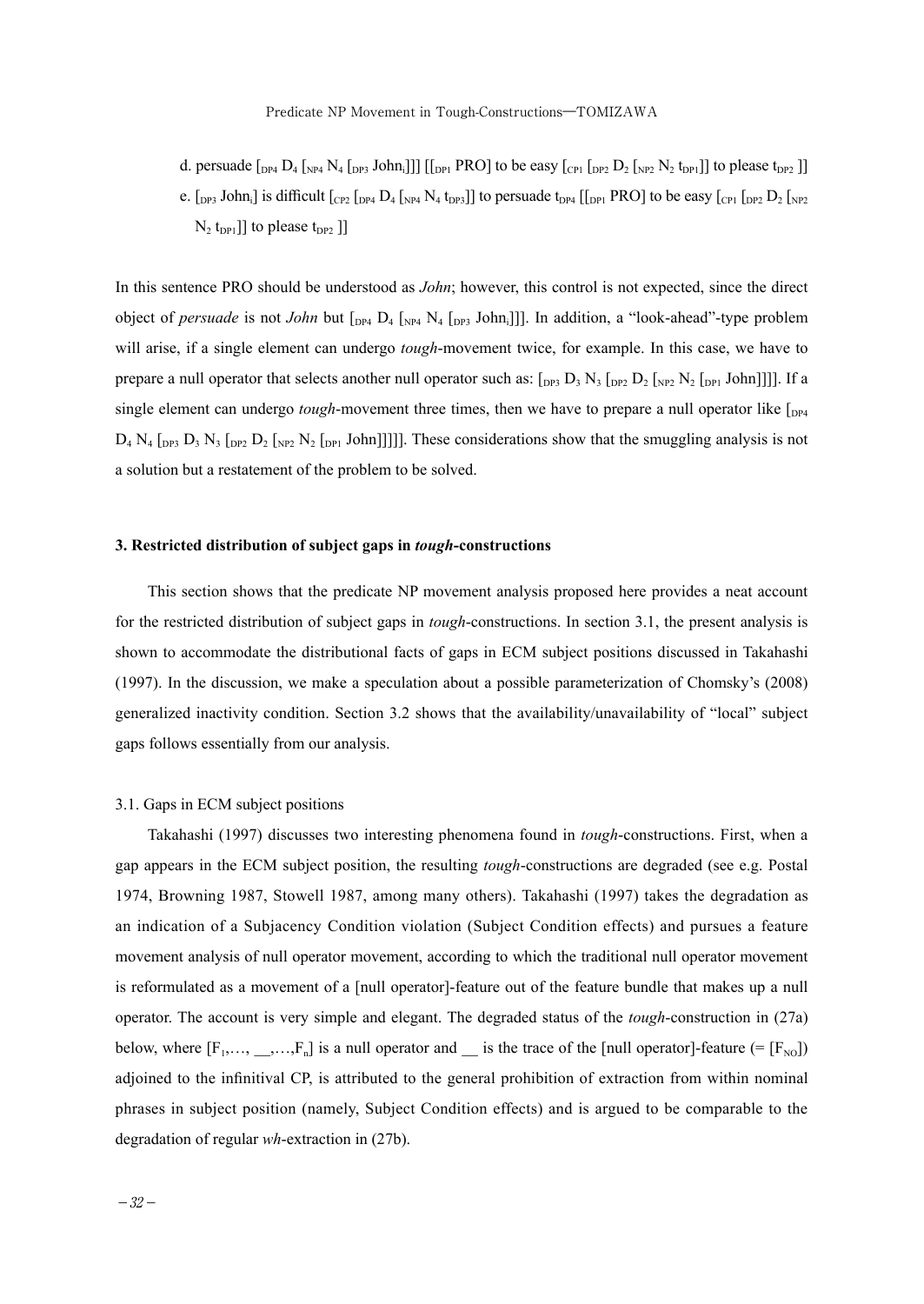(27) a. ?\*John is easy  $[F_{\text{NO}}]$  to believe  $[F_1, \ldots, ..., F_n]$  to have kissed Mary b. ?\*Who did you believe [a picture of \_\_] to be on sale

(Both examples from Takahashi 1997)

Our predicate NP movement analysis accounts for the same range of phenomena, since an NP is extracted from within a larger DP. Thus, (27a) has the structure in (28), where extraction of  $\lfloor_{\text{NP}} \text{John}\rfloor$  from within  $DP_1$  (which is a subject) yields a Subject Condition effect.

(28)  $\lceil_{\text{DP2}} D_2 \rceil_{\text{NP}}$  John]] is easy  $\lceil_{\alpha} t_{\text{NP}} \rceil_{\text{CP}}$  to believe  $\lceil_{\text{DP1}} D_1 t_{\text{NP}} \rceil$  to have kissed Mary]]

This account carries over to the degraded status of the gaps in ECM subject positions in infinitival relative clauses as in (29a, b), cited from Browning (1987, p. 235).

 $(29)$  a. \*He is not [a man (for us) to expect to succeed]

b. ??They found [a man to believe \_\_ to be the Messiah]

I will take this successful account of the degraded status of these examples as a welcome consequence of the predicate NP movement analysis proposed here. However, the grammatical status of extraction from within ECM subjects is not invariant among researchers. Thus, Chomsky (2008) observes an obviation of Subject Condition effects in the *wh*-extraction in (30).

(30) Of which car did they believe [the driver \_\_] to have caused a scandal

Since the analysis that Chomsky offers to extractability of elements out of DPs bears a close connection to the second phenomenon Takahashi (1997) discusses, to which we turn later, let us review his analysis and consider a possible way out from the (presumably) dialectal variation we now have in front of us: a Subject Condition effect in (27b) and its obviation in (30).

Chomsky (2008) claims that the paradigm in (31a-d) below follows from his phase theory on the basis of the two restrictions in (32) and (33).

(31) a. \*[Of which car] did [the driver] cause a scandal

- b. [Of which car] was [the driver] awarded a prize
- c. [Of which car] is [the driver] likely to cause a scandal
- d. [Of which car] did they believe [the driver] to have caused a scandal  $(= 30)$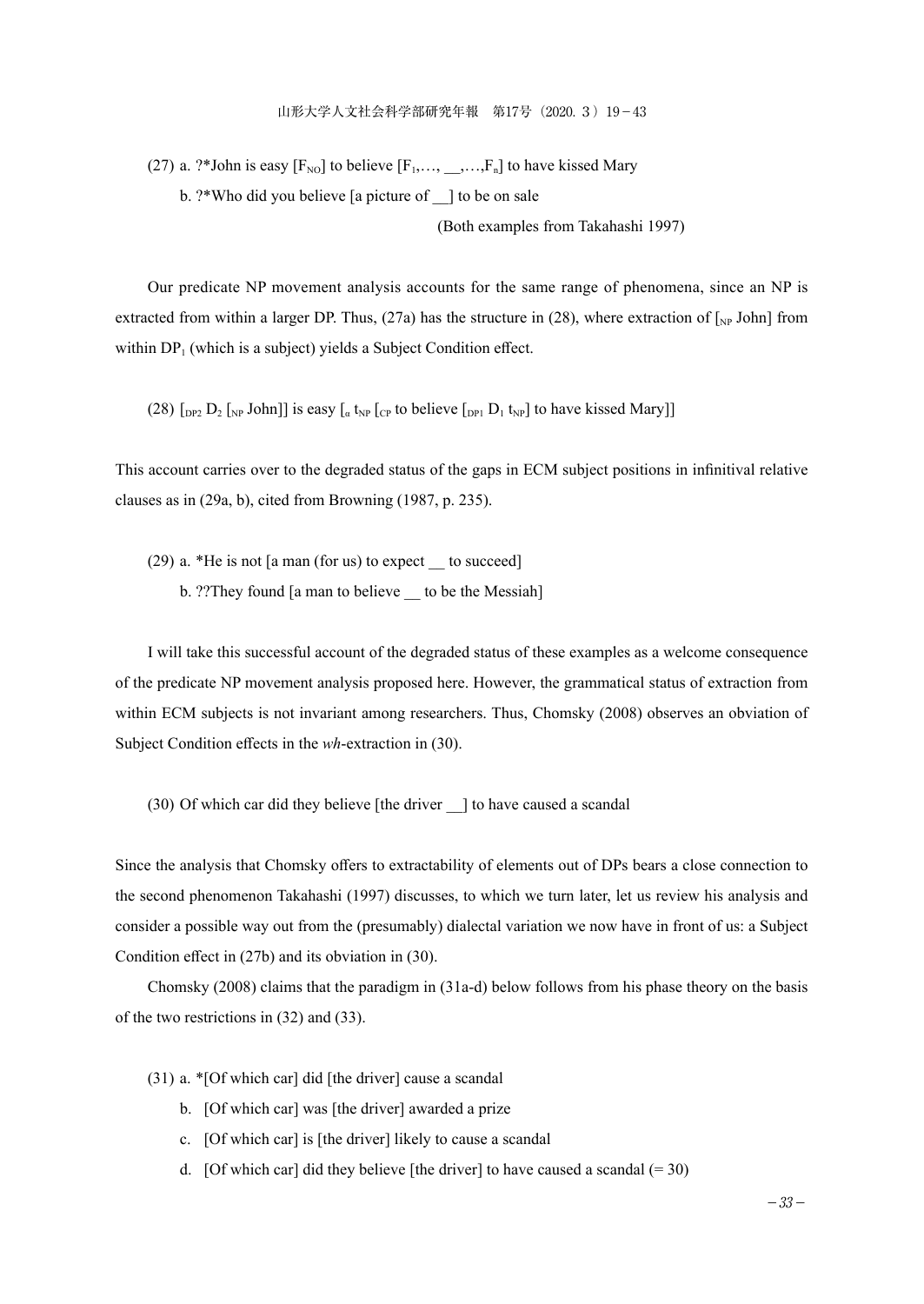$(32)$  Anti-deep-search  $^{14}$  (p. 154)

Search that goes too deeply into a phase already passed is disfavored.

(33) Generalized inactivity condition (p. 154)

Extraction from matrix Spec,T is barred.

The contrast between (31a) and (31b) reminds us of Stowell's (1987) ECP-based account, on which Takahashi's analysis is constructed, but Chomsky's phase-based analysis makes a different prediction about (31c, d). Anti-deep-search (31) disfavors extraction from within a phase edge. The structures for (31a-d) are given in (34a-d), respectively, where both  $t_a$  and  $t_b$  mark the original or intermediate positions that *the driver* drops at on the way to its ultimate destination.

- (34) a.  $*_{[C_{\text{P}}]}$  [of which car] did  $_{[T_{\text{P}}]}$  [<sub>v</sub> the driver] T [<sub>vP\*</sub> t<sub>a</sub> cause a scandal]]]
	- b.  $\left[\int_{\mathbb{CP}} \left[ \text{of which car} \right] \text{ was } \left[\int_{\mathbb{TP}} \left[\int_{\mathbb{CP}} \text{the driver} \right] \right] \left[\int_{\mathbb{CP}} \text{awarded } t_{\beta} \text{ a prize} \right] \right]$
	- c.  $\left[\begin{smallmatrix}C_P \\ C_P \end{smallmatrix}\right]$  [Teg  $\left[\begin{smallmatrix}C_P \\ T_P \end{smallmatrix}\right]$  [verto  $\left[\begin{smallmatrix}C_P \\ T_P \end{smallmatrix}\right]$  the driver]  $T_2$  [verto  $\left[\begin{smallmatrix}C_P \\ T_P \end{smallmatrix}\right]$  to  $\left[\begin{smallmatrix}C_P \\ T_P \end{smallmatrix}\right]$  to  $\left[\begin{smallmatrix}C_P \\ T_P \end{smallmatrix}\right]$  to  $\left[\begin{smallmatrix}C_P \\ T_P \end{smallmatrix}\right]$  to
	- d.  $\left[\begin{smallmatrix}C_P \\ C_P\end{smallmatrix}\right]$  (of which car) did  $\left[\begin{smallmatrix}T_{P2} \\ T_{P2}\end{smallmatrix}\right]$  t<sub>o</sub>  $\left[\begin{smallmatrix}C_P \\ Y_{P2}\end{smallmatrix}\right]$  believe  $\left[\begin{smallmatrix}T_{P1} \\ T_{P1}\end{smallmatrix}\right]$  ( $\left[\begin{smallmatrix}C_P\end{smallmatrix}\right]$  to have  $\left[\begin{smallmatrix}C_P\end{smallmatrix}\right]$  t<sub>a</sub> caused a scandal]]]]]

In these examples, Anti-deep-search disfavors extraction of *of which car* from the containing DP at the stage of the derivation where the latter occupies the positions marked by  $t_a$ , since  $t_a$  is an edge of the relevant phase head (v\*). In (34a), γ is not the right place from which *of which car* can be successfully extracted, because it violates the inactivity condition (33). As a result, (34a) is an inappropriate expression. In (34b), on the other hand, *wh*-extraction out of the containing DP is legitimately carried out at the stage of the derivation where the latter occupies  $t_\beta$  because  $t_\beta$  and its (immediate) destination (Spec,C) reside in the same phase domain of C, giving rise to no violation of Anti-deep-search. In a similar fashion, *wh*-extraction is permitted in (34c) from within the containing DP that occupies tβ. In (34d), *of which car* can be extracted from γ, without inducing an Anti-deep-search violation, because γ and its immediate destination (= t<sub>δ</sub>) are in the same phase domain of the matrix v\*. This *wh*-extraction from γ in (34d) does not violate the inactivity condition (33) because  $\gamma$  is an embedded Spec, T.

Chomsky's analysis in terms of Anti-deep-search and the generalized inactivity condition has the following generalization: Extraction from within a subject DP is possible if the DP occupies a *non-matrix*  Spec,T. This generalization, however, is easily falsified by the lack of an improvement of acceptability

<sup>14</sup> This falls under the general conditions of economy. When a phase head  $\alpha$  searches for a goal, it can access a term that occupies the edge of another phase head β insofar as the Phase Impenetrability Condition is respected. Exactly in this environment, α can in principle access a term *within* the edge of β, which is a typical instance of extraction from within subject we are concerned here. However, this "deep" search is more costly than a regular search targeting the edge of β itself.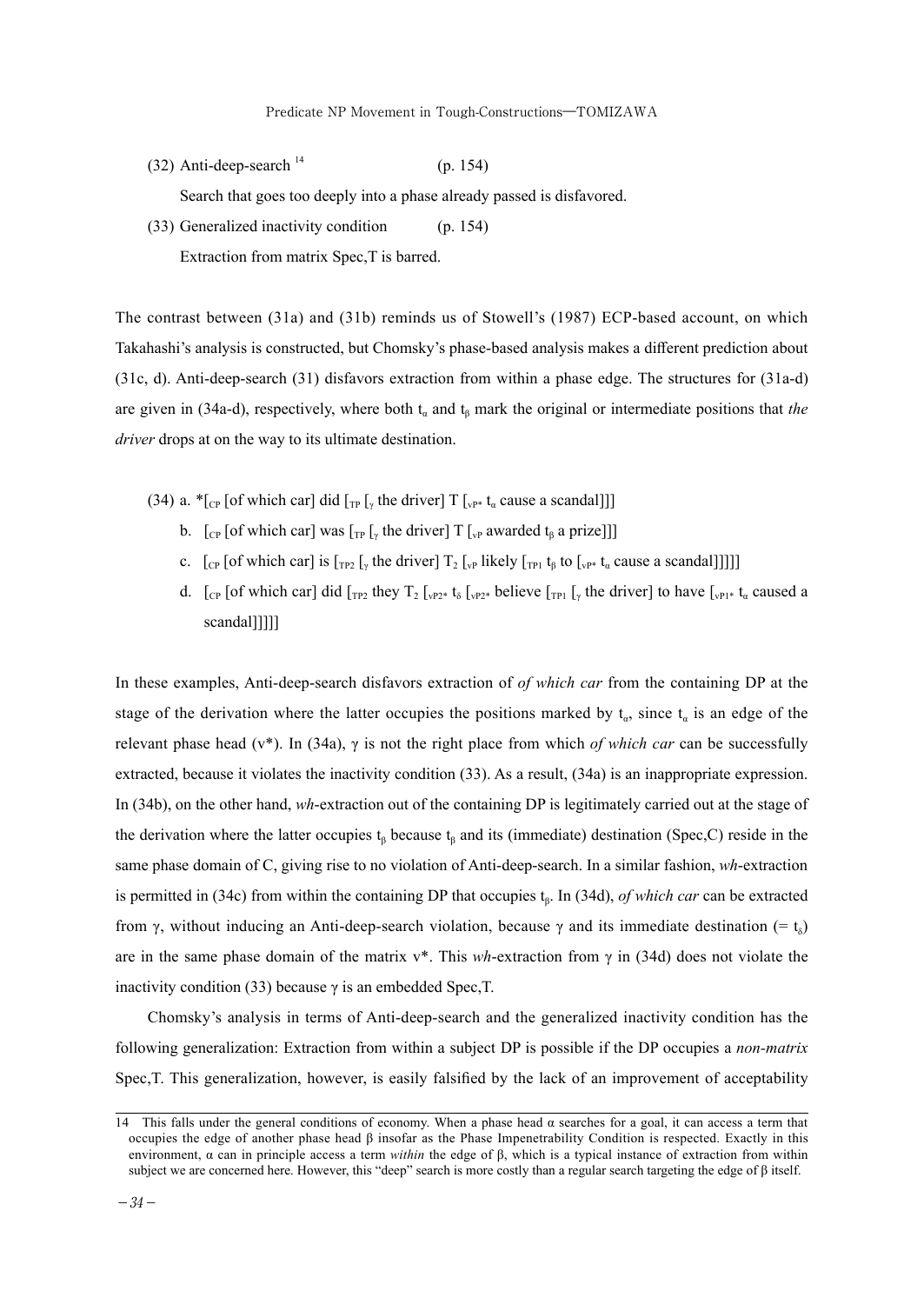expected of the embedded version (35b) as compared to the non-embedded one in (35a), both from Huang (1982).

| (35) a. *Who did pictures of please you            | (p. 486) |
|----------------------------------------------------|----------|
| b. *Who do you think pictures of would please John | (p. 497) |

Given this inadequacy, it seems to be plausible to drop the reference to "matrix clauses" in the definition of the inactivity condition (33) and seek for a more appropriate notion. An idea that might come to mind is to replace "matrix Spec,T" with "finite Spec,T," with the consequence that both (35b) and (35a)/ (34a) are excluded but not (34d)/(34c). However, I will adopt a different reformulation: replacement of "matrix Spec, T" with "the Specifier of T selected by C":

(36) Generalized inactivity condition (revised)

Extraction from the Specifier of T selected by C is barred.

This revised version singles out the subject of the infinitival complement to ECM/raising predicates as a legitimate extraction site, with the consequence that (34c)/(34d) are good whereas (34a)/(35a)/(35b) are not.

Let us now return to the (presumably) dialectal variation concerning the Subject Condition effect in (27b) and its absence in (30). On the basis of the shared infinitival ECM complement to *believe* in these examples, let me speculate that the revised inactivity condition (36) has a parameter in the choice of the restriction [selected by C]. For those speakers who choose the value [selected by C], the subject of the infinitival complement to ECM verbs (and raising predicates) is a legitimate extraction site, with an absence of Subject Condition effects as in (30). On the other hand, those who do not choose the value treat every instance of extraction from Spec,T as degraded, as in (27b).

With this in mind, we will proceed to the second phenomenon discussed by Takahashi (1997). Referring to Stowell (1987) and Browning (1987), he reports that there are speakers who judge (37a, b) to be better than  $(37c)$  (= 27a).

(37) a. John is easy to believe \_\_ was arrested by the police

- b. John is easy to believe to have been arrested by the police
- c. ?\*John is easy to believe to have kissed Mary  $(= 27a)$

The contrast now follows directly from the combination of Anti-deep-search (32) and the revised inactivity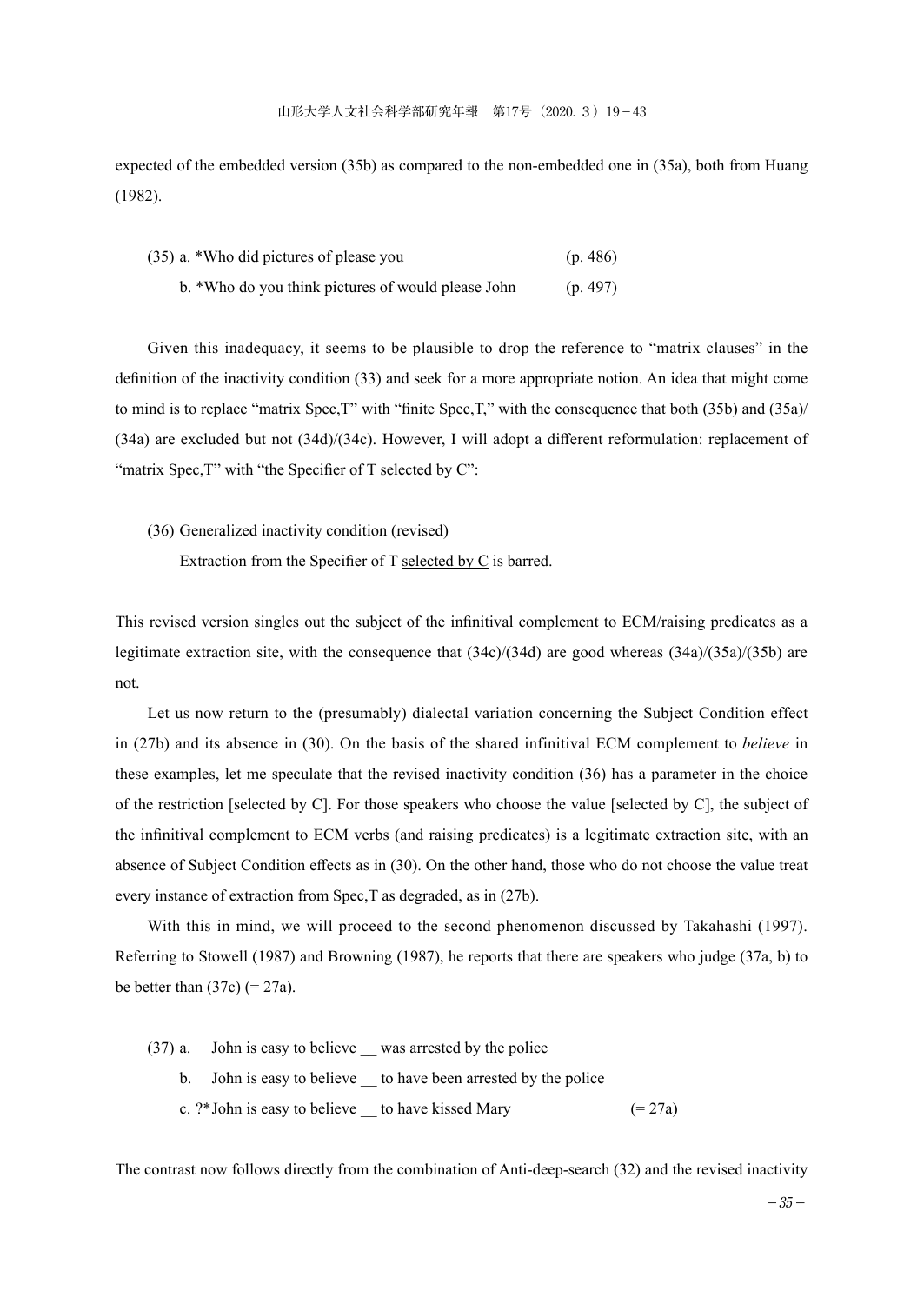condition (36), irrespectively of the parameter value to be chosen for the latter condition. The derivations for (37a) and (37b) are represented schematically in (38a, b), respectively, where the position marked  $t_{\delta}$ must be filled by a predicate NP. Therefore, the predicate NP must be extracted at  $t_a$  or  $t_b$  or  $t_c$ .

(38) a.  $\lceil_{\text{DP}} D \rceil_{\text{NP}}$  John]] is easy  $\lceil_{\text{CP}} \cdot \frac{t}{6} \rceil$  C<sub>2</sub> PRO to  $\lceil_{\text{VP}^*} \cdot \frac{t}{4} \rceil_{\text{VP}^*}$  believe  $\lceil_{\text{CP1}} \cdot \frac{t}{4} \cdot \frac{C_1}{1} \rceil_{\text{TP1}} \cdot \frac{t}{4}$  was arrested  $t_6$  by  $\dots$ ]]]]]] b.  $\left[\int_{\text{DP}} D \left[\int_{\text{NP}} \text{John} \right] \right]$  is easy  $\left[\int_{\text{CP2}} t_{\delta} \left[ C_2 \text{PRO to } \int_{\text{VP*}} t_{\delta} \left[\int_{\text{VP*}} \text{believe} \left[ \int_{\text{TP}} t_{\alpha} \right] \right] \right]$ 

For those who do not choose the parameter value [selected by C], the inactivity condition prohibits NP extraction at  $t_a$ ; Anti-deep-search disfavors extraction from within  $t_v$ . Neither the inactivity condition nor Anti-deep-search, however, prohibits extraction from within  $t_\beta$ . For those who do choose the parameter value [selected by C], not only  $t_6$  but also  $t_a$  in (38b) (but not in (38a)) is a legitimate extraction site for a predicate NP. Therefore, both (38a) and (38b) are predicted to be acceptable, irrespectively of the parameter value for the inactivity condition.<sup>15</sup>

#### 3.2. Gaps in "local" subject positions

It seems to be a general consensus that the subject of *tough*-constructions does not have its derivational root in the subject of the infinitival clauses selected by the relevant *tough*-predicates. Various ungrammatical examples are reported as in (39a-d).

| $(39)$ a. *John is hard to laugh              | (Longenbaugh 2017, fn. 17)   |
|-----------------------------------------------|------------------------------|
| b. *Bob is hard to come                       | (Quirk et al. 1985, p. 1229) |
| c. *John is difficult to solve these problems | (Browning 1987, p. 66)       |
| d. *John is easy to like Mary                 | (Chomsky 1981, p. 314)       |

This prohibition of "local" subject gaps in *tough*-constructions is not an inviolable one, however. Grammatical examples are also reported:

| $(40)$ a. The room is easy to be heated |                           | (Nakamura 1976, p. 231) |
|-----------------------------------------|---------------------------|-------------------------|
| b. Short love poems are easy            | to be read and understood | (Maruta 2013)           |

This subsection shows that the contrast we now have essentially follows from the analysis proposed in this

<sup>15</sup> A question, however, remains about the restricted acceptability of these examples as noted by Takahashi (1997), which will be left untouched here.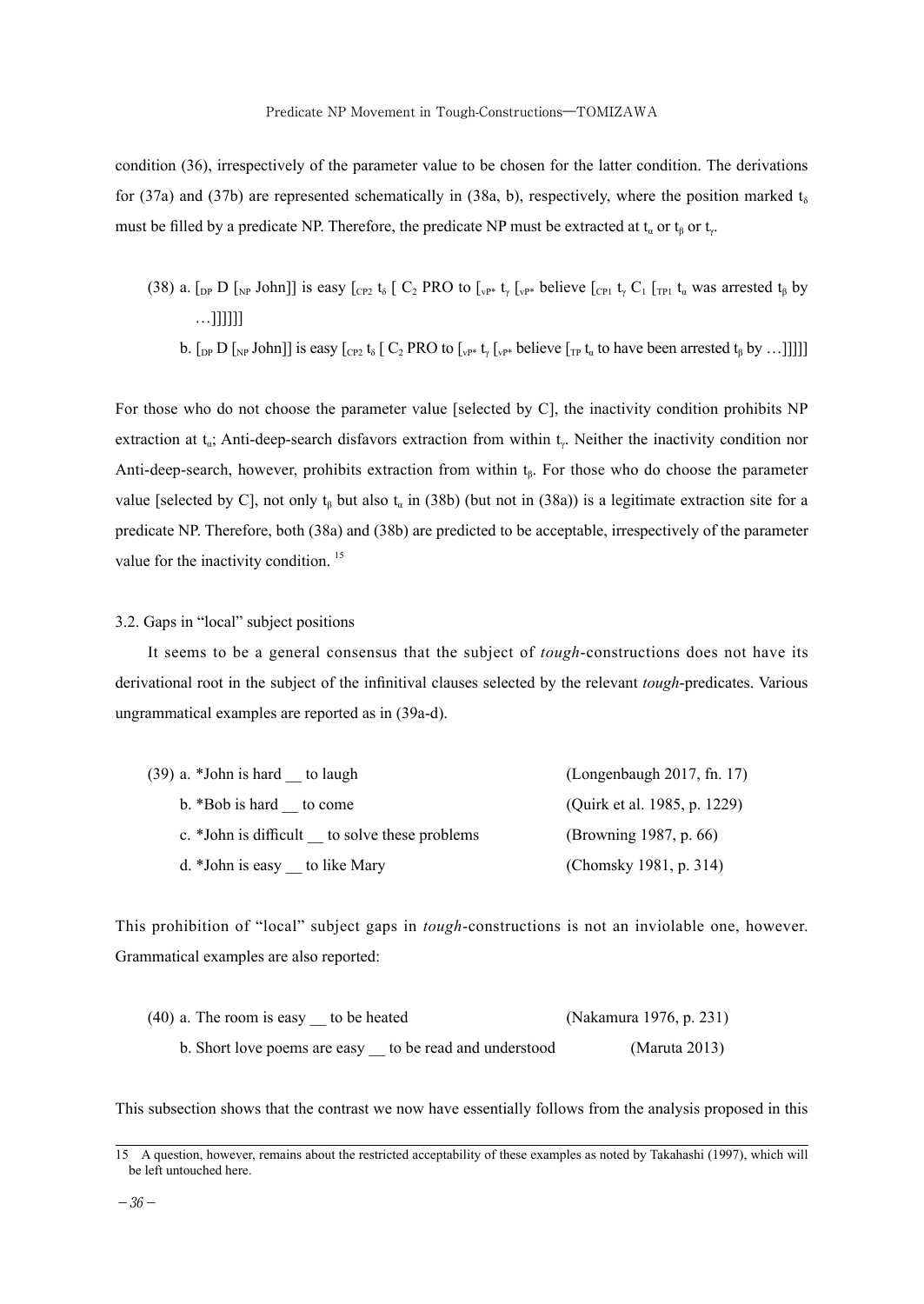paper, along with general semantic properties imposed on the constructions. In addition, a small breakdown in expected parallelism between *tough*-constructions and infinitival relative clauses occurs, which is to be dealt with by appealing to a matching version of infinitival relative clause formation.

Let us start with the ungrammatical example with an unergative verb in (39a), which has a schematic structure in (41).

(41) 
$$
*_{\text{L}^{p}} D
$$
  $[{}_{NP}$  John]] is hard  $[{}_{CP}$   $[{}_{NP}$   $+ \frac{1}{2} \text{chm}$   $[{}_{CP} C$   $[{}_{TP} t_{\alpha}$  to  $[{}_{VP^*} t_{\gamma}$   $[{}_{A} \text{ugh}]]]$ 

Since t<sub>v</sub> is an edge of v<sup>\*</sup>, extraction of the predicate NP (=  $\lceil_{NP}$  John]) from within it is disfavored by Antideep-search (32);  $t_a$ , on the other hand, is in the Specifier of T selected by C and, hence, extraction from within it is prohibited by the inactivity condition (36) irrespectively of the parameter value chosen. Hence, (41) is illegitimate.

An essentially similar analysis applies to the examples with transitive verbs in (39c) and (39d), whose schematic structures are given in (42a, b), respectively.

(42) a. 
$$
{}^*_{\text{Lp}}
$$
 D  $_{\text{Np}}$  John]] is difficult  $_{\text{Cp}}$   $_{\text{Np}}$  **John**  $_{\text{Cp}}$  C  $_{\text{Tr}} t_a$  to  $_{\text{Vp*}} t_{\gamma}$  solve ...]]]]  
\nb.  ${}^*_{\text{Lp}}$  D  $_{\text{Np}}$  John]] is easy  $_{\text{Cp}}$   $_{\text{Np}}$  **John**  $_{\text{Cp}}$  C  $_{\text{Tr}} t_a$  to  $_{\text{Vp*}} t_{\gamma}$  like ...]]]]

Extraction from within t<sub>v</sub> is disfavored by Anti-deep-search; extraction from t<sub>a</sub> is barred by the inactivity condition.

It is predicted, therefore, that when the relevant verb is passivized, a legitimate extraction from an (apparent) subject position is possible. This is embodied by the examples in (40a, b). (40a) has the following structure.

(43)  $\lceil_{DP}$  the<sub>D</sub>  $\lceil_{NP}$  room]] is easy  $\lceil_{CP} \lceil_{NP}$  room]  $\lceil_{CP} C \lceil_{TP} t_a$  to be  $\lceil_{VP}$  heated  $t_B$  ]]]]

Here, extraction of  $\left[\int_{NP}$  room] from within t<sub>β</sub> is neither disfavored by Anti-deep-search nor blocked by the inactivity condition. Extraction from within  $t_a$  is barred by the latter condition, but we have a legitimate extraction site at t<sub>β</sub>. Therefore, grammatical *tough*-constructions with "local" subject gaps can be constructed, insofar as the apparent subject originates from an object position. We will return to the reduced productivity of this type of examples later.

It is also expected that an unaccusative verb provides another environment for a legitimate extraction of a predicate NP. This prediction, however, is not borne out, as the ungrammatical status of the example in (37b) shows. This sentence has the following structure.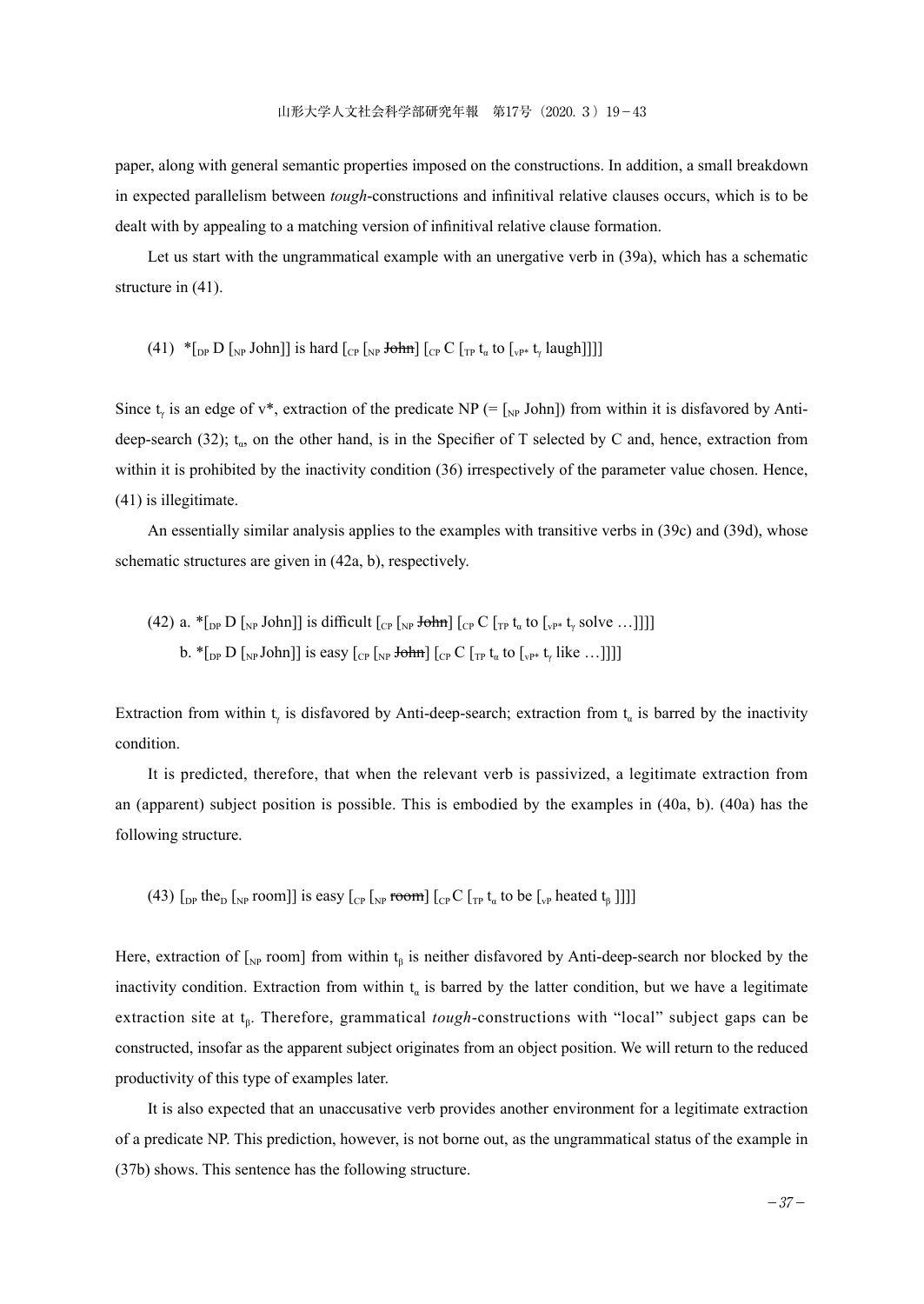(44) \* $\lceil \frac{D}{\lceil N^p \rceil}$   $\lceil \frac{D}{\lceil N^p \rceil}$   $\lceil \frac{D}{\lceil N^p \rceil} \rceil$   $\lceil \frac{D}{\lceil N^p \rceil} \rceil$   $\lceil \frac{D}{\lceil N^p \rceil} \rceil$   $\lceil \frac{D}{\lceil N^p \rceil} \rceil$   $\lceil \frac{D}{\lceil N^p \rceil} \rceil$   $\lceil \frac{D}{\lceil N^p \rceil} \rceil$ 

Here, *Bob* originates within t<sub>β</sub>, extraction from which is neither disfavored by Anti-deep-search nor barred by the inactivity condition. Since this reasoning seems to be sound, the inability of the sentence corresponding to (44) should come from some semantic factor.

As stated in Lasnik & Fiengo (1974, pp. 553f), "controllable actions" are the relevant semantic notion. Just as *try* and *convince* require their infinitival complements to denote actions that are controllable by the subject and object, respectively, as shown by the incompatibility of stative events (= uncontrollable actions) denoted by *to resemble Harry* in (45a, b), the infinitival complement in *tough*-constructions must also denote an action that can be controlled by the experiencer of the *tough*-predicates, as shown by the unavailability of *to resemble* in (45a), where the relevant experience is implicit.

(45) a. \*John tried to resemble Harry

- b. \*Mary convinced John to resemble Harry
- c. \*Harry is easy to resemble (All examples from Lasnik & Fiengo 1974)

Returning to the ungrammatical sentence in (37b) \**Bob is hard to come*, the event denoted by *Bob to come* is usually quite difficult to interpret as an event to be controlled by a person other than Bob. This accounts for the illegitimacy of (37b).

In relation to the controllability of actions denoted by infinitival complement clauses of *try* and *convince*, Lasnik & Fiengo also note that passive complement clauses are less compatible with these verbs. This is because passive clauses generally denote states, which are usually uncontrollable. Thus, (46a, b) are ungrammatical.

- (46) a. \*John tried to be arrested by the police.
	- b. \*Mary convinced John to be arrested by the police.

However, similar examples are not always judged to be ungrammatical. Insofar as the reading for a controllable action is contextually established, passive complement clauses can appear, as in (47).

(47) The patient tried to be examined by the doctor.

It seems to be natural to extend this consideration to *tough*-constructions. Thus, in order for a passive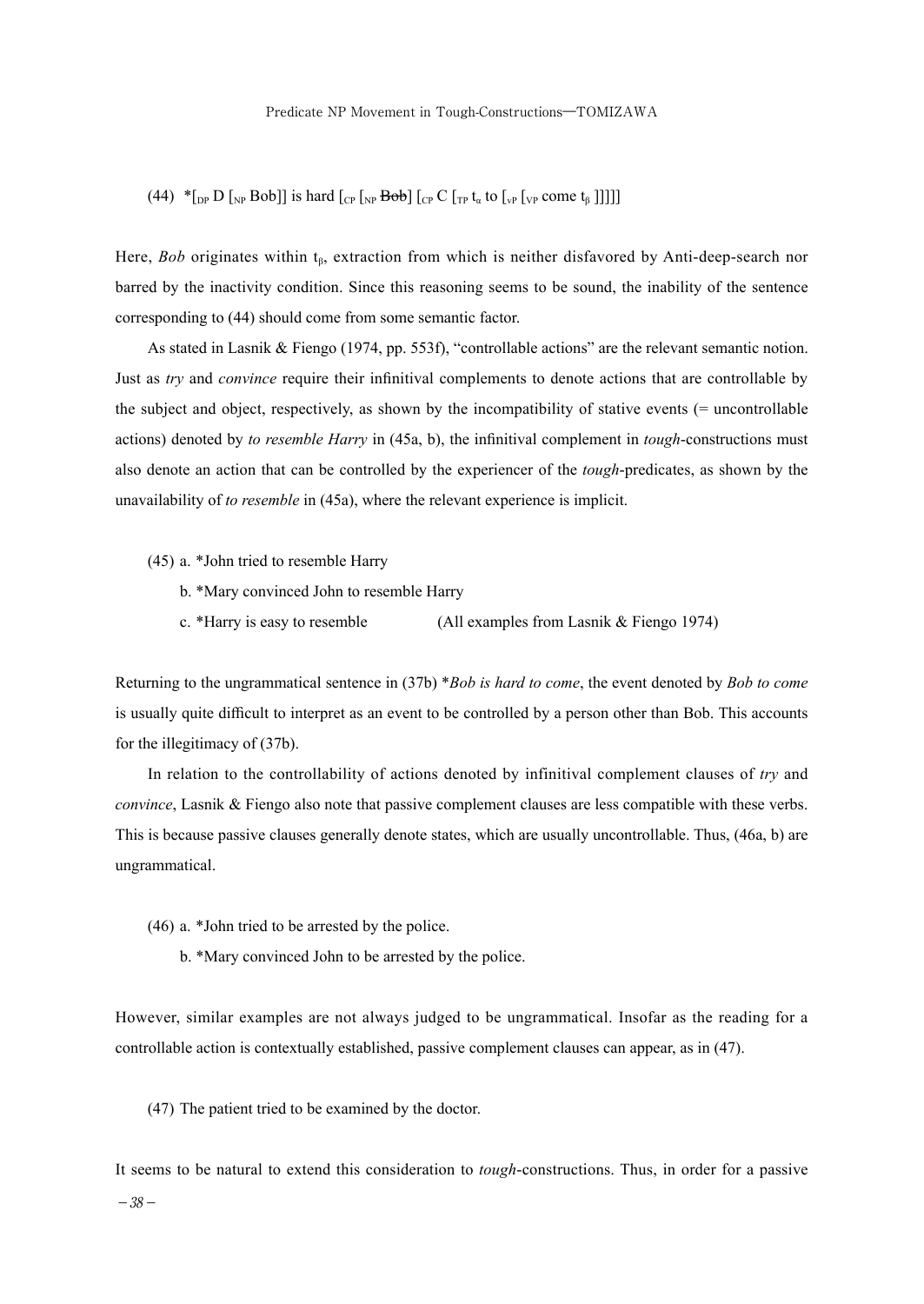infinitival complement to appear in *tough*-constructions, establishment of a context that enables the "controllable action" reading of the event denoted by the passive infinitival complement is necessary. This will account for the reduced productivity of sentences like (40a, b).

As a last topic, let us turn our attention to infinitival relative constructions with gaps in "local" subject positions, as in (48a-c) cited from Quirk et al. (1985, pp. 1267ff). The verb in (48a) is ambiguous between unergative and transitive.

- (48) a. He is the last man to choose (ambiguous)
	- b. He is the best man to be chosen
	- c. They were the last guest to arrive
	- d. the man to fix the sink

Let us suppose that (48d) has the structure below.

(49)  $\left[\begin{array}{cc} \left[\begin{smallmatrix}N_P\end{array}\right] \text{man}\right] \left[\begin{array}{cc}C\end{array}\right] \left[\begin{array}{cc}C\end{array}\right] \text{ for }t_a$  to  $\left[\begin{smallmatrix}N_P^* & t_v \end{array}\right]$  fix the sink

Extraction of  $\lbrack_{\rm NP}$  man] from within t<sub>v</sub> is disfavored by Anti-deep-search; extraction from t<sub>a</sub> is barred by the inactivity condition. Therefore, we have a problem in the case of subject gaps of transitive verbs. A similar problem arises with the subject gaps of unergatives as in (48a). The rest, namely passive (48b) and unaccusative (48c), could be predicted correctly if the object positions of the relevant verbs are chosen as the extraction sites for predicate NPs.

The problems presented by transitives and unergatives as in (48d) and (48a) are not readily accommodated within the present analysis. As a speculation, let me suggest that these examples are formed by what is called "matching operation" for relative clause formation, where no promotion/raising of a predicate NP is involved:

(50)  $\left[\begin{array}{cc} \left[\begin{smallmatrix}N_P\end{array} \right] \text{man} \right]$   $\left[\begin{array}{cc}C_P & C\end{array} \right]$  [TP PRO to  $\left[\begin{smallmatrix}N_P^* & t_{PRO}\end{array} \right]$  fix the sink]]]

To summarize, this section shows that the restricted distribution of gaps in *tough*-constructions and infinitival relative clauses are basically derived systematically from our proposal of predicate NP movement along with a modified (parameterized) version of Chomsky's (2008) inactivity condition, Antideep-search, and a sematic requirement of controllability in the case of *tough*-constructions.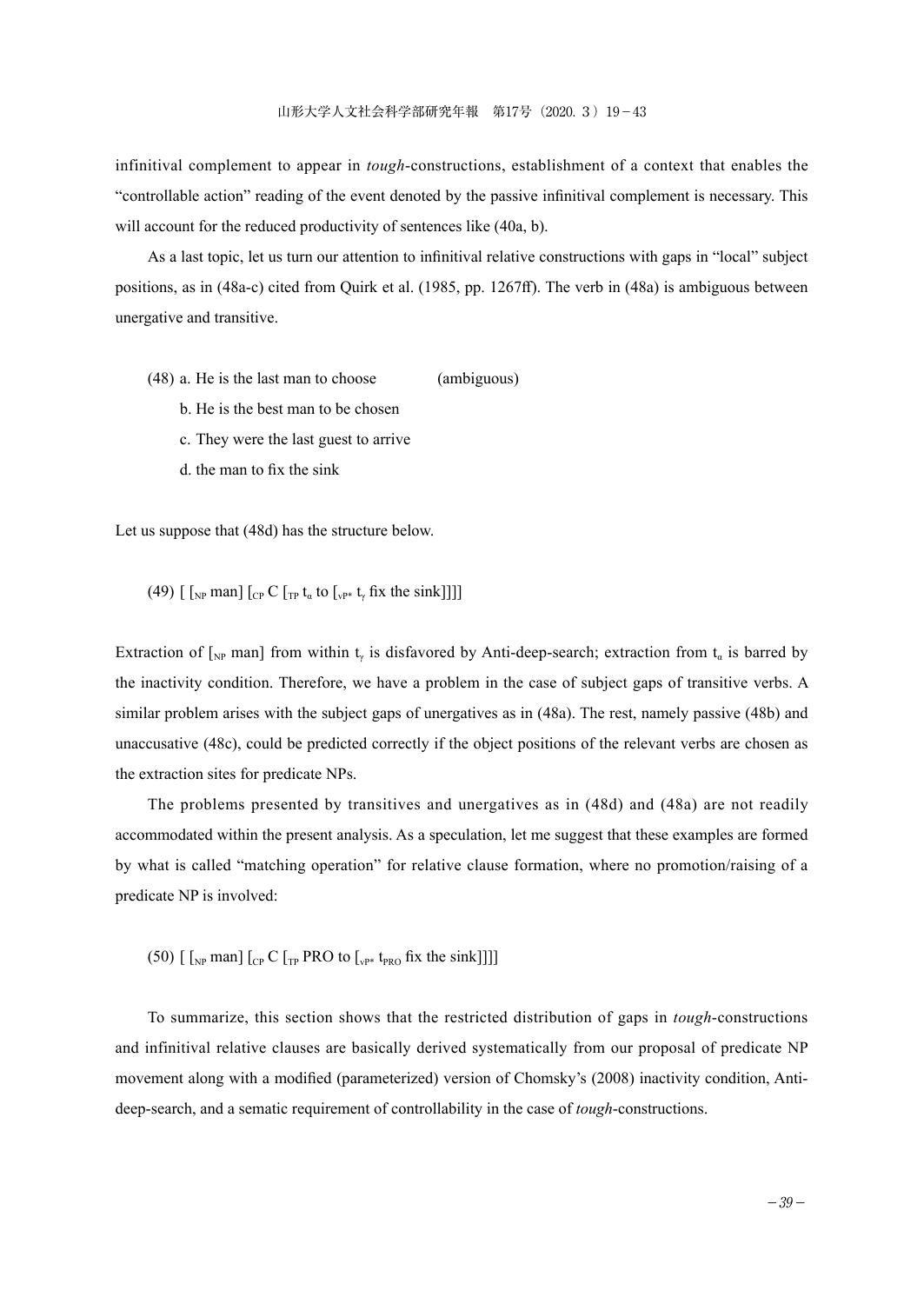#### **4. Conclusion**

This paper has proposed that in both *tough*-constructions and infinitival relative construction, a predicate NP is extracted from the containing DP at an arbitrary stage of its derivation, insofar as this extraction is not disfavored/blocked by Anti-deep-search and the revised inactivity condition originally proposed by Chomsky (2008).

The infinitival complement clauses in *tough*-constructions and infinitival relative constructions are analyzed as sharing the same numeration, with the difference lying in the optionality of the <Pred, Pred feature-sharing. If the features are shared, the resulting structure is merged with a D, projecting a DP. If the features remain unshared, LA forces further movement of the NP, which (with a subsequent late merger of D) leads ultimately to the formation of *tough*-constructions.

The contrast between the unavailability of scope reconstruction (due to the edge property of D) and the availability of bound pronoun interpretation and anaphoric reconstruction effects (due to the interior of NP) is shown to follow just as in Sportiche's original analysis. In addition, the lack of weak crossover effects and the availability of a kind/type reading of the subject stemming from the predicate complement to *be* are shown to follow from this proposal.

The degraded status of gaps in the subject position of the infinitival clausal complements to ECM verbs and the availability of "local" gaps in the case of passive clauses and their unavailability in transitive and unergative clauses are also shown to derive from this proposal.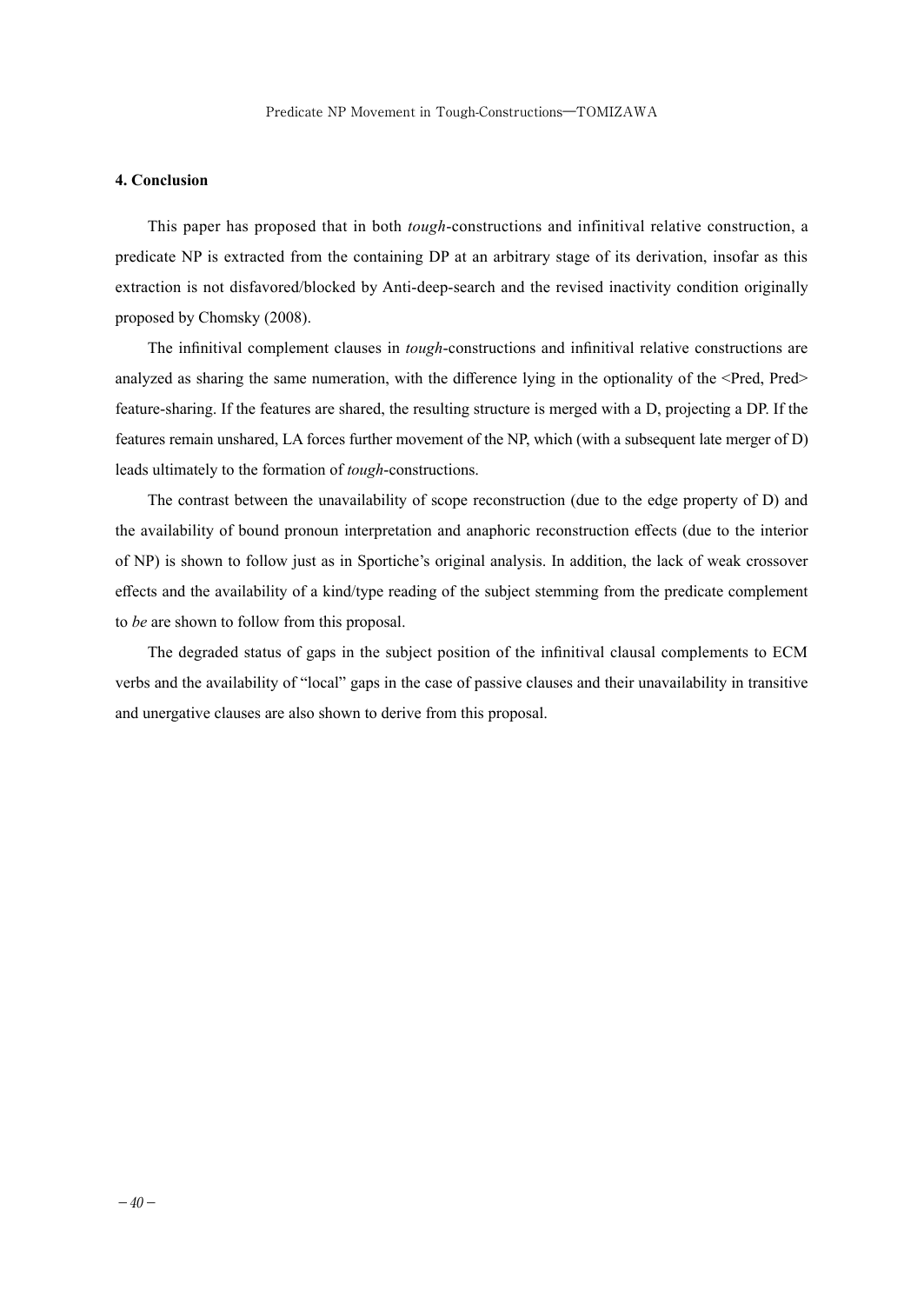#### **References**

- Abney, Steven Paul. 1987. *The English noun phrase in its sentential aspect*. Doctoral dissertation, MIT.
- Browning, Marguerite. 1987. *Null operator constructions*. Doctoral dissertation, MIT.
- Chomsky, Noam. 1981. *Lectures on Government and Binding*. Dordrecht: Foris.
- Chomsky, Noam. 1982. *Some concepts and consequences of the theory of Government and Binding*. Cambridge, Massachusetts: MIT Press.
- Chomsky, Noam. 1986. *Knowledge of language: Its nature, origin and use*. New York: Kluwer.
- Chomsky, Noam. 2008. On phases. In Robert Freidin, Carlos P. Otero, and Maria Luisa Zubizarreta eds., *Foundational issues in linguistic theory: Essays in honor of Jean-Roger Vergnaud*, 133-166. Cambridge, Massachusetts: MIT Press.

Chomsky, Noam. 2013. Problems of projection. *Lingua* 130, 33-49.

- Donati, Caterina and Carlo Cecchetto. 2011. Relabeling heads: A unified account for relativization structures. *Linguistic Inquiry* 42, 519-560.
- Heim, Irene and Angelika Kratzer. 1998. *Semantics in generative grammar*. Malden: Blackwell.
- Hicks, Glyn. 2009. *Tough*-constructions and their derivation. *Linguistic Inquiry* 40, 535-566.
- Huang, C.-T. James. 1982. *Logical relations in Chinese and the theory of grammar*. Doctoral dissertation, MIT.
- Huddleston, Rodney and Geoffrey K. Pullum. 2002. *The Cambridge grammar of the English language*, Cambridge: Cambridge University Press.
- Hulsey, Sarah and Uli Sauerland. 2006. Sorting out relative clauses. *Natural Language Semantics* 14, 111- 137.
- Jackendoff, Ray. 1977. *X-bar Syntax: A study of phrase structure. Cambridge*, Massachusetts: MIT Press.
- Kayne, Richard S. 1994. *The Antisymmetry of syntax*, Cambridge, Massachusetts: MIT Press.
- Lasnik, Howard and Robert Fiengo. 1974. Complement object deletion. *Linguistic Inquiry* 5, 535-571.
- Lasnik, Howard and Tim Stowell. 1991. Weakest crossover. *Linguistic Inquiry* 22, 687-720.
- Longenbaugh, Nicholas. 2017. Composite A/A'-movement: Evidence from English *tough*-movement. Manuscript.
- Maruta, Tadao. 2013. "Short love poems are easy to be read and understood." Manuscript presented at MLF 2013 at Keio University.
- Messick, Troy G. 2012. Ellipsis and reconstruction in *tough* infinitives. In Nobu Goto, Koichi Otaki, Atsushi Sato, and Kensuke Takita eds., *Proceedings of GLOW in Asia IX 2012*.

Moro, Andrea. 2000. *Dynamic antisymmetry*, Cambridge, Massachusetts: MIT Press.

Nakamura, Masaru. 1976. *Keiyoushi* [Adjectives], Tokyo: Kenkyusha.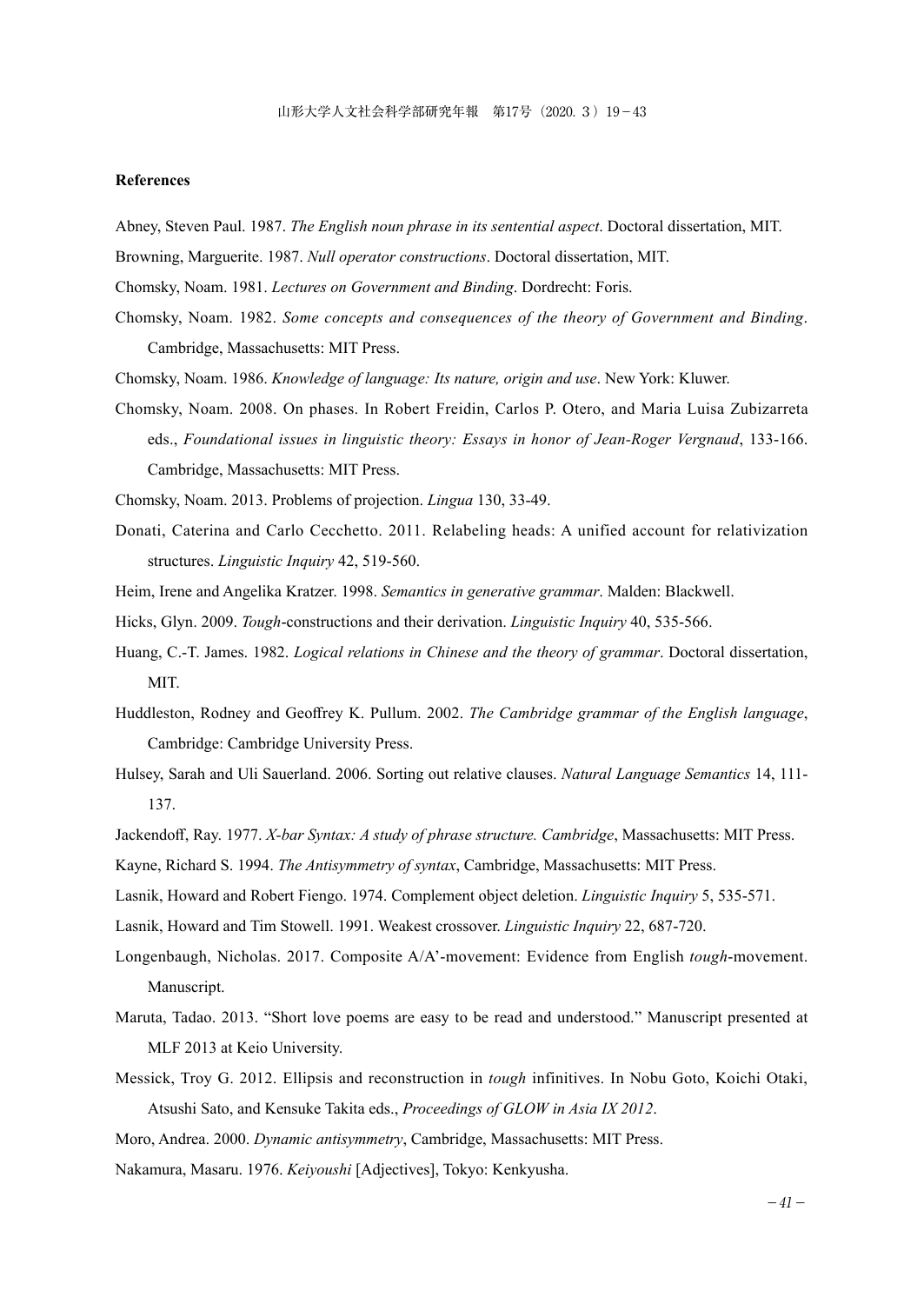- Postal, Paul M. 1974. *On raising: One rule of English grammar and its theoretical implications*. Cambridge, Massachusetts: MIT Press.
- Postal, Paul M. 1990. Some unexpected English restrictions. In Kataqrzyna Dwiwirek, Patrick Farrell, and Errapel Mejías-Bikandi eds., *Grammatical relations*: *A cross-theoretical perspective*, 365-385, Stanford: The Center for the Study of Language and Information, Stanford University.
- Quirk, Randolph, Sidney Greenbaum, Geoffrey Leech, and Jan Svartvik. 1985. A *comprehensive grammar of the English language*. London: Longman.
- Sauerland, Uli. 1998. *The meaning of chains*. Doctoral dissertation, MIT.
- Schachter, Paul. 1973. Focus and relativization. *Language* 49, 19-46.
- Sportiche, Dominique. 2006. NP movement: How to merge and move in *tough*-constructions. LingBuzz.
- Stowell, Tim. 1987. As *so*, not so *as*. Ms, UCLA.
- Takahashi, Daiko. 1997. Move-F and null operator movement. *The Linguistic Review* 14, 181-196.
- Takahashi, Shoichi and Sarah Hulsey. 2006. Wholesale late merger: Beyond the A/A-bar distinction. *Linguistic Inquiry* 40, 387-426.
- Tomizawa, Naoto. 2016. *Alleged*-rui keiyoushi-teki ukemi-kei-no tougo-hasei [Syntactic derivations of adjectival passives of *alleged*-type]. In Akira Kikuchi, Takamichi Aki, Toru Suzuki, Naoto Tomizawa, Tatsuya Yamagishi, and Shin-ichi Kitada eds., *Gengogaku-no ima-o shiru- 26-kou* [26 essays in current linguistic research], 277-288. Tokyo: Kenkyusha.